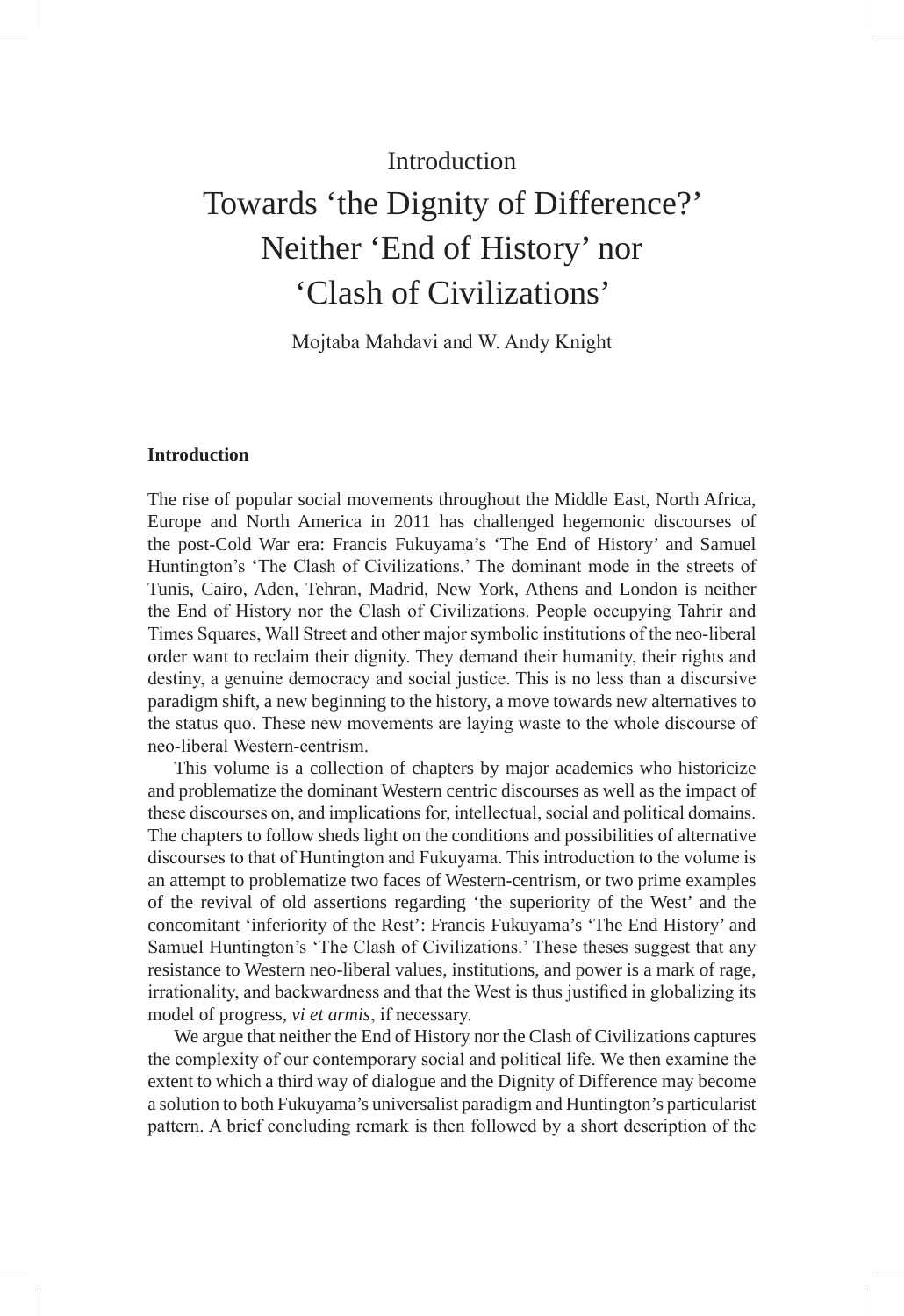structure of the volume; introducing briefly the main arguments of the twenty-six chapters organized in four major parts of this volume.

### **Two Faces of Western-centrism**

Western-centrism equates modernity, progress, and civilization with the superior West and it associates tradition, backwardness, and barbarism with the exotic and inferior Rest/East. It is precisely in this context that the old form of colonialism was revived in a new ideological form – that is, one of development and modernization in the post-colonial era. The former colonies would be retained within the West's orbit by ensuring that they adopt western values, goals, and institutions. The only 'legitimate' model advanced was a non-communist model of development, a Western liberal-capitalist model. The Western path to development and democracy, it was argued, would save the Third World (developing/underdeveloped countries) from the dangers of the Second World (Communist bloc headed by the Soviet Union) and, equally important, emancipate these countries from their traditional values that stood as impediments to the spread of both liberalism and capitalism.

This Western-centric approach of developmentalism/modernization was built on three central assumptions. First, the modern West was, by definition, developed (and therefore was seen as a model to be emulated), whereas the Rest was underdeveloped. Second, the causes of underdevelopment were often portrayed as rooted in the traditional cultures and institutions of the Rest. And third, the Rest had to abandon its traditions and adopt western practices; otherwise the West and the Rest would remain locked in political and intellectual conflict.

During the past two decades, Fukuyama's universalism and Huntington's particularism renewed the assumptions of this earlier form of Western-centrism. Reflecting on the collapse of Soviet-style communism, Francis Fukuyama proclaimed in his essay 'The End of History?'<sup>1</sup> and later in his book *The End of* History and the Last Man<sup>2</sup> that Western liberal capitalism had defeated its two major opponents – fascism and communism. According to Fukuyama, the collapse of the Soviet Union signaled nothing less than 'the end of history as such: that is the end point of mankind's ideological evolution and the universalization of Western liberal democracy as the final form of human government.<sup>3</sup>

Central to Fukuyama's thesis is the idea that Western liberal democracy had proved itself to be the best and, indeed, the only viable option for the governance of the many and diverse countries of the contemporary world. *The End of History* thus revived the old developmentalist claim that Western liberal capitalism is a universal paradigm, one that could/should be embraced by countries in both the North and

<sup>1</sup> Francis Fukuyama, 'The End of History?' *The National Interest*, (1989) 16, 3–18.

<sup>2</sup> Francis Fukuyama, *The End of History and the Last Man* (New York: Avon Books 1992).

<sup>3</sup> Francis Fukuyama, 'The End of History?' *The National Interest*, 271.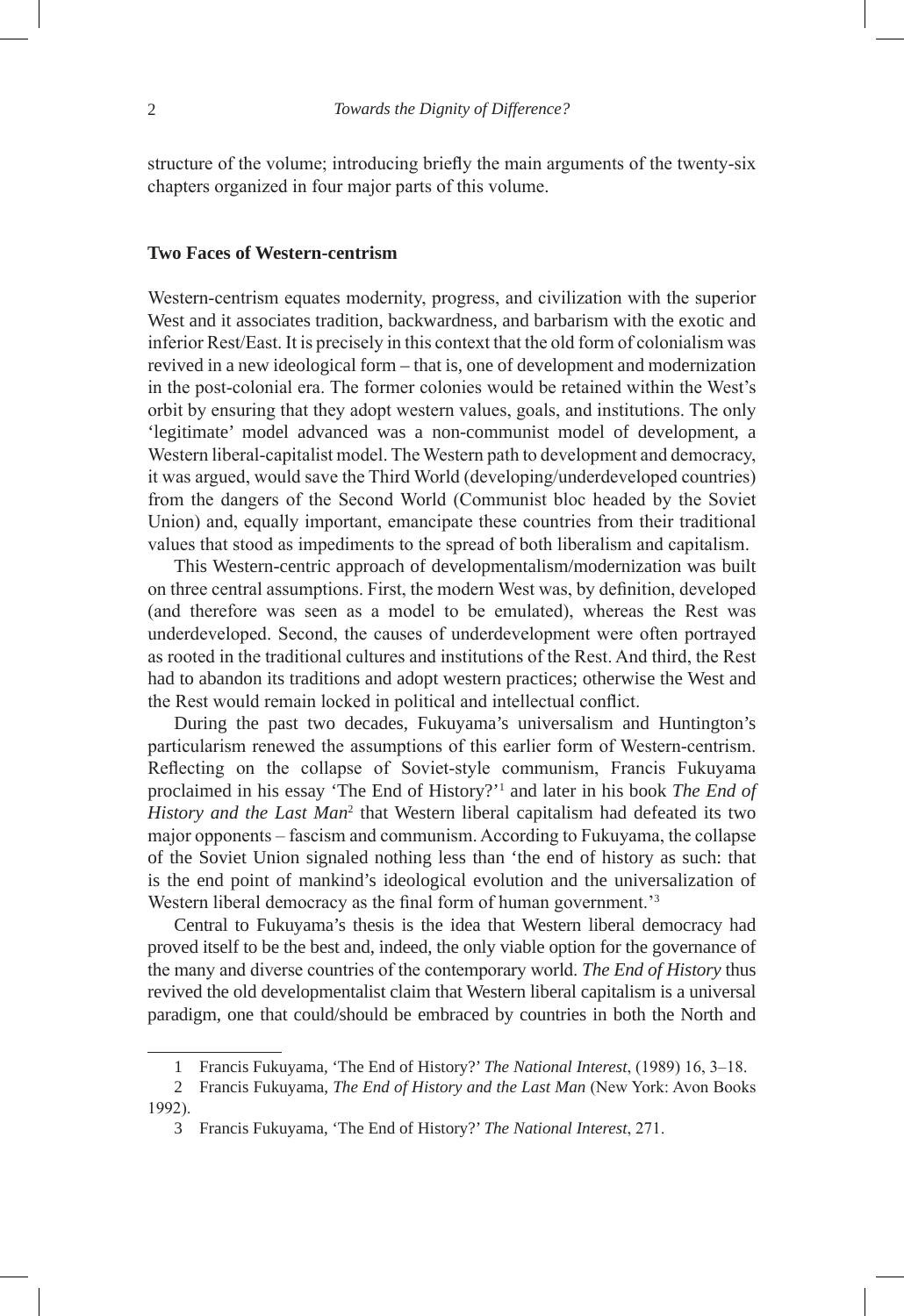the South. Although Fukuyama suspected that there might be lingering resistance to the liberal-capitalist model, including neo-liberal globalization, he predicted that the Rest would eventually see the error of its ways and embrace the intellectual and material value of liberal capitalism. Like the West, the Rest would come to understand that the modern world had arrived at the end of history because 'the basic principles of the liberal democratic state could not be improved upon.'<sup>4</sup>

Samuel Huntington's particularism, in contrast, warned against his former student's overly-optimistic *pax democratia*<sup>5</sup> view of history and the universality of the Western paradigm. According to Huntington, one should not expect the future to be one of peaceful coexistence across civilizations, but rather one of violent clashes and conflict between civilizations. His objection to the principle of 'Endism' obviously was centered on any proclamation of the superiority of the West. Instead, Huntington argues that the 'weakness and irrationality' of the Rest stand as an enduring obstacle to the global spread of western values and institutions. 'The hope for the benign end of history,' Huntington concedes, 'is human. To expect it to happen is unrealistic. To plan on it happening is disastrous.'<sup>6</sup>

In developing his critique, Huntington claims that so far conflict, not cooperation, has dominated post-Cold War politics. Moreover, he asserts that 'the fundamental source of conflict in this new world will be, not primarily ideological nor economic but, cultural,' that is, the clash of civilizations will dominate global politics. Like Bernard Lewis before him, Huntington argues that the 'fault lines between civilizations will be the battle lines of the future.'<sup>7</sup> He reasons that the world is comprised of seven or eight major civilizations – Western, Confucian, Japanese, Islamic, Hindu, Slavic-Orthodox, Latin American and possibly African civilizations.<sup>8</sup> For Huntington, the domination of the West over the Rest would remain an ongoing source of conflict between the two: 'The next world war, if there is one,' he suggested, is likely to be triggered by 'the conflict between 'the West and the Rest' and the violent responses of 'non-Western civilizations to Western power and values.'<sup>9</sup> In the post-Cold War era 'the Velvet Curtain of culture,' he explained, 'has replaced the Iron Curtain of ideology.' For Huntington, 'this is no less than a clash of civilizations – the perhaps irrational but surely historical reaction of an ancient rival against our Judeo-Christian heritage, our secular present, and the world-wide expansion of both.<sup>'10</sup>

<sup>4</sup> Ibid., 272.

<sup>5</sup> See Stanley Kurtz, 'The Future of History,' *Policy Review*, no. 113 (1 June 2002).

<sup>6</sup> Samuel P. Huntington, 'No Exit; the Errors of Endism,' *The National Interest*, (1989).

<sup>7</sup> Samuel P. Huntington, 'The Clash of Civilizations?' *Foreign Affairs*, 72:3 (1993), 22–50, 22; see also Bernard Lewis, 'The Roots of Muslim Rage: Why So Many Muslims Deeply Resent the West, and Why Their Bitterness Will Not Be Easily Mollified,' *The Atlantic Monthly*, Vol. 266, No. 3 (September 1990), 47–58.

<sup>8</sup> Ibid., 25.

<sup>9</sup> Ibid., 41.

<sup>10</sup> Ibid., 31–32.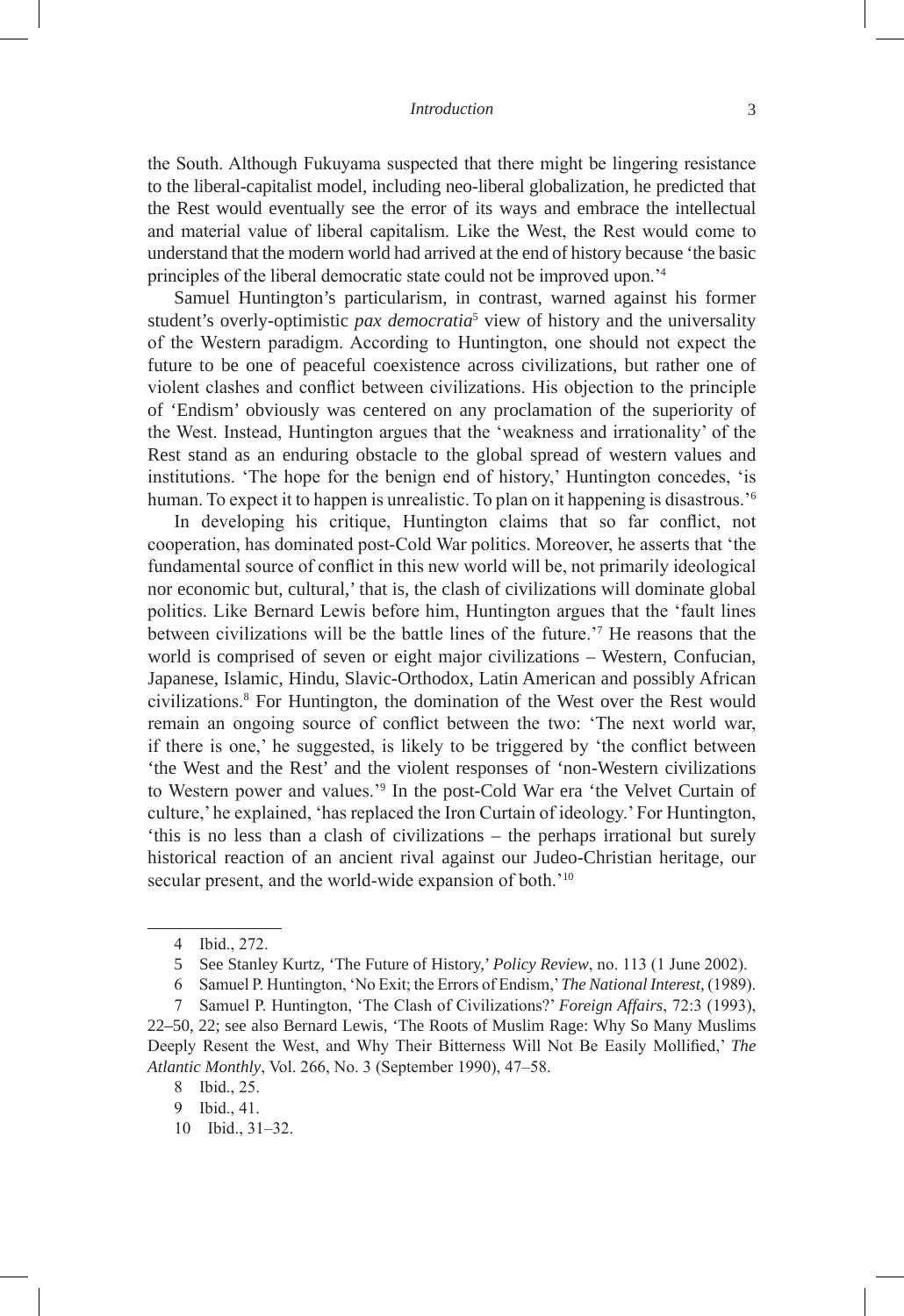Thus, for Huntington, fundamental and innate differences among civilizations will necessarily lead to civilizational conflicts. Such conflicts will be exacerbated by 'The efforts of the West to promote its values of democracy and liberalism as universal values, to maintain its military predominance and to advance its economic interests engender countering responses from other civilizations.'11 The hegemony of the West, he contends, promotes 'the growth of civilization-consciousness' on the part of the Rest and 'de-Westernization and indigenization' such as the rise of Asianization in Asia and (re) Islamization in the Muslim world.12 The greatest conflict, he proffers, will be between the West and either Confucian or Islamic civilizations, or both. Given these non-negotiable facts of contemporary politics, the West, according to Huntington, has but two options. First, it should consolidate power and defend itself against the Rest. And, second, the US should strengthen its relations with Europe and Latin America, maintain friendly ties with Japan and Russia, and protect its interest against non-friendly civilizations, in particular Islamic and Confucian civilizations. In so doing, the West would be able to exploit difference among these civilizations and, in the process, maintain its economic and military superiority.<sup>13</sup> In other words, Huntington's advice to contemporary western policy-makers is to take a page from the old colonial playbook of *divide and rule* over non-Western civilizations.

Although it is difficult to assess the direct impact of Huntington's work on western policy-makers, especially in the United States, it is probably no coincidence that the Bush administration frequently pulled out the 'clash of civilizations' card to justify its war on terror and its unilateral foreign policies. American neo-conservative politicians have often suggested that our enemies hate us because they hate our *values* and our *civilization*: after all, our enemies attacked the World Trade Center because it is symbolic of the center of western civilization.

## **Neither 'End of History' nor 'Clash of Civilizations'**

While '[P]hilosophically and spiritually *The End of History* and *The Clash of Civilizations* could hardly be more different,'14 they are nonetheless two sides of the same coin, in that both theses turn the West and the Rest into two monolithic categories. *The End of History* implies that the West offers a universal paradigm of development and democracy – the West is the best and the Rest, lacking its own models of development, should and will follow the West. Similarly, *The Clash of Civilizations* suggests that the West is the best and, as such, it must prevail over cultures with different histories, values and institutions.

<sup>11</sup> Samuel P. Huntington, 'The Clash of Civilizations?' *Foreign Affairs*, 39.

<sup>12</sup> Ibid., 26.

<sup>13</sup> Ibid., 48–49.

<sup>14</sup> Stanley Kurtz, 'The Future of History,' *op.cit*.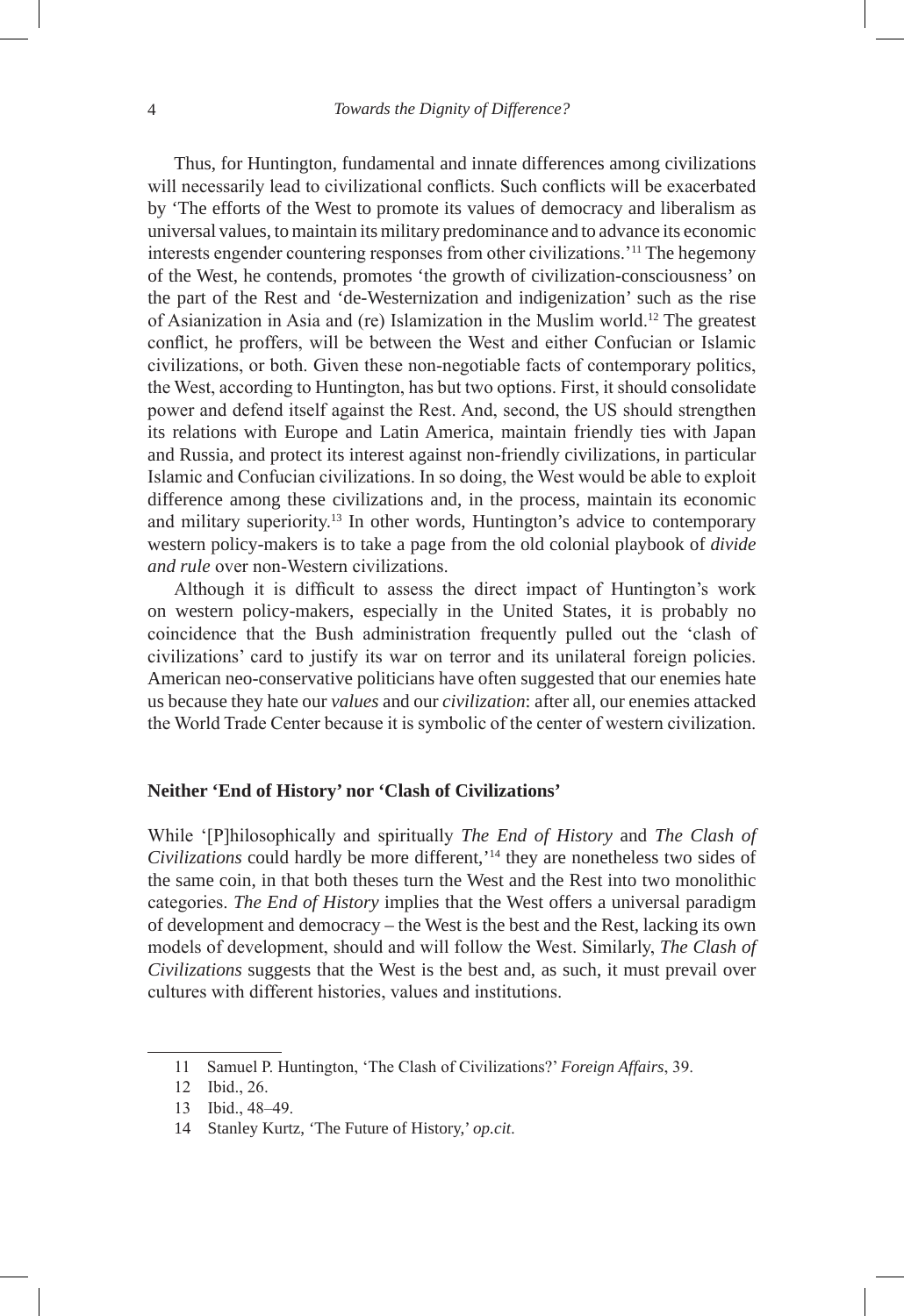#### *Introduction* 5

However, as we argue in this volume, both theses are seriously flawed. The major flaw in *The End of History* thesis is derived from its central truth-claim which assumes that it is scientifically objective, culturally neutral and universally applicable to all societies. *The End of History* thesis assumes, incorrectly, that there is a singular path to modernity – one already tread by the West which the Rest have no choice but to follow. According to this view, the culture and tradition of non-Western societies are simply residual factors. The Rest, or the global South, is itself considered a residual category because its character, cultures, traditions, and institutions are examined in terms of Western standards, not in terms of its own values. Thus the reference point remains 'the West.' Put another way, the Rest is defined not in terms of what it is but what it lacks. This obvious ethnocentric view ignores the possibility that societies can modernize themselves by reinterpreting their own traditions and cultures. Moreover, The End of History thesis confidently overlooks conflicting tendencies within Western modernity itself; among them are expressions from liberty, human rights, and democracy as well as systemic violence, colonialism, and totalitarianism. The recent Occupy Wall Street movement is but just one such intra-civilizational conflict for which the Fukuyama thesis cannot account.

Rather than the 'end of history.' Joseph Nye argues, that 'the post-Cold War world could be described as the *return* of history.' Liberal capitalism has various kinds of fragmented competitors in the forms of ethnic, religious, and national communalism. 'China and Russia use capitalism and global markets, yet neither is liberal nor fully capitalist.' Similarly, different forms of religious fundamentalism have challenged the hegemony of liberal capitalism.<sup>15</sup>

The Clash of Civilizations thesis is also ripe with contradictions. First, the argument underlying this thesis relies on a vague, abstract, and wholesale notion of 'civilization identity.' Civilizational identities do have to be mobilized; they are not just 'there, or automatically generated by culture.'16As we have witnessed with Slobodan Milosevic, Osama bin Laden, or Kim Jong-Il, civilizational identity is mobilized through a discourse that of necessity must create a constitutive 'other.' Furthermore, the 'Clash of Civilizations' thesis discounts the fact that there is always a contest over the definition of civilization and over who gets to represent a civilization. Civilizations are not unitary entities; there are official and unofficial, current and countercurrent voices within each civilization. Each civilization is a dynamic plural entity, not a 'shut-down, sealed-off' unit.<sup>17</sup>

There is no single West. Western civilization is, and continues to be, an amalgam of liberalism and fascism, democracy and dictatorship, development and underdevelopment, equality and inequality, emancipation and racism. It has

<sup>15</sup> Joseph Nye, *Understanding International Conflict: An Introduction to Theory and History* (New York: Pearson, 2007), 266.

<sup>16</sup> John S. Dryzek, *Deliberative Global Politics: Discourse and Democracy in a Divided World* (Cambridge: Polity Press, 2006), 36.

<sup>17</sup> Edward Said, 'The Clash of Ignorance,' *Nation*, 22 October 2001.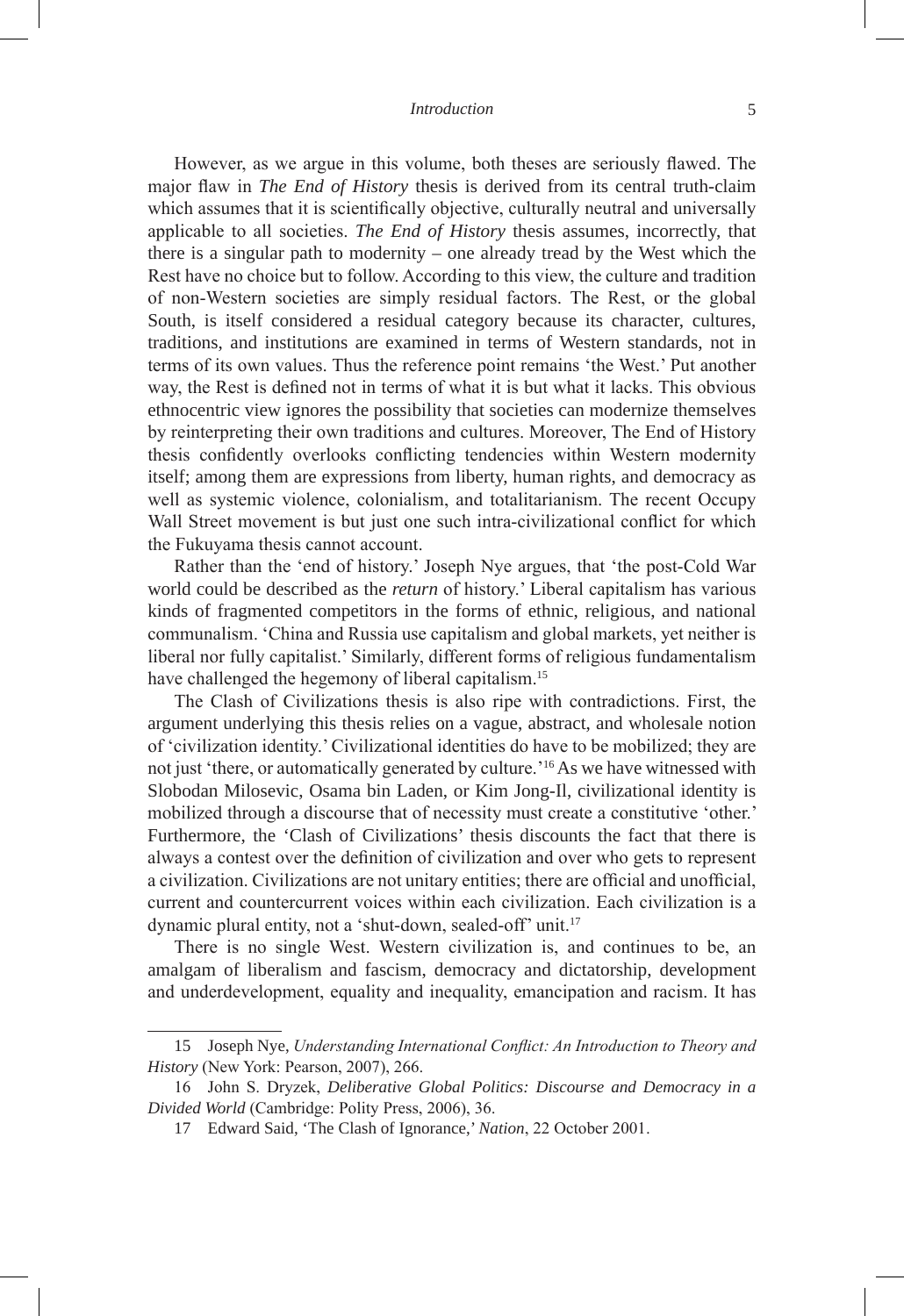built modern civilizations while brutally destroying other civilizations. It has simultaneously created modern democratic institutions and modern techniques of torture. It has contributed greatly to democratic nation-building in the global North and launched military coups and state terrorist operations to overthrow nationalist governments in the global South. It has promoted the Universal Declaration of Human Rights, on the one hand, while protecting the most brutal totalitarian/ authoritarian regimes. It has fought genocide in Europe, yet committed systematic violence and torture in Abu Ghraib and Guantanamo Bay. These are but of a few of the juxtapositions that convey the idea that there is no single 'West.'

Correspondingly, there is no single Rest. Each and every non-Western civilization has a similar history of difference and contradiction. Who defines what Africa stands for: Nelson Mandela, a prophet of non-violence and a pioneer of peace, or Idi Amin, a symbol of barbaric violence? What characterizes Indian civilizations: Mahatma Gandhi's non-violence or some brutal traditions embedded in the Indian Caste system? Similarly, who and what can best represent Confucian and/or Asian values: Lee Kwan Yew of Singapore who argues that the 'Asian model' of development justifies authoritarianism, or the Japanese model of Asian democratic politics? In the same way, who or what best represents Islamic civilization: over a billion Muslim people who live peacefully in the five continents, or a tiny group of violent Muslim extremists? Saudi Arabia's autocratic King, or the democratically elected Indonesian President? Saddam Hussein, the former dictator of Iraq, or symbolic public figures of the current Green democratic movement in Iran?

Samuel Huntington argues that Western civilization/culture is unique and fundamentally different from other civilizations, especially the civilization represented by Islam. For Huntington, it is not 'Islamic fundamentalism' but the 'fundamental' essence of Islam that makes it incompatible with modernity and democracy. The inevitable fusion of religion and state is something that historically and intellectually attaches to Islam: while 'in Islam, God is Caesar,' in the West 'God and Caesar, church and state, spiritual and temporal authority, have been a prevailing dualism.'<sup>18</sup> Huntington's essentialist argument is that the 'Islamic mind' and democracy are mutually exclusive and inalterably grounded in culture. Yet, one of Huntington's many critics, late Nasr Hamed Abu Zeid, rightfully reminds us that 'to speak about an "Islamic Mind" in abstraction from all constrains of geography and history, and in isolation from the social and cultural conditioning of Islamic societies, can only lead us into unrealistic, even metaphysical, speculations.'<sup>19</sup>

Likewise, as Fred Halliday argues: 'there is nothing specifically "Islamic" about' obstacles that hinder democracy in the Muslim societies, though some of these obstacles 'tend to be legitimized in terms of Islamic doctrine.' Any argument

<sup>18</sup> Samuel P. Huntington, *The Clash of Civilizations and the Remaking of World Order* (New York: Simon and Schuster, 1996), 70.

<sup>19</sup> Nasr Hamed Abu Zeid, 'Heaven, Which Way?'*Al Ahram*, 12–18 September 2002.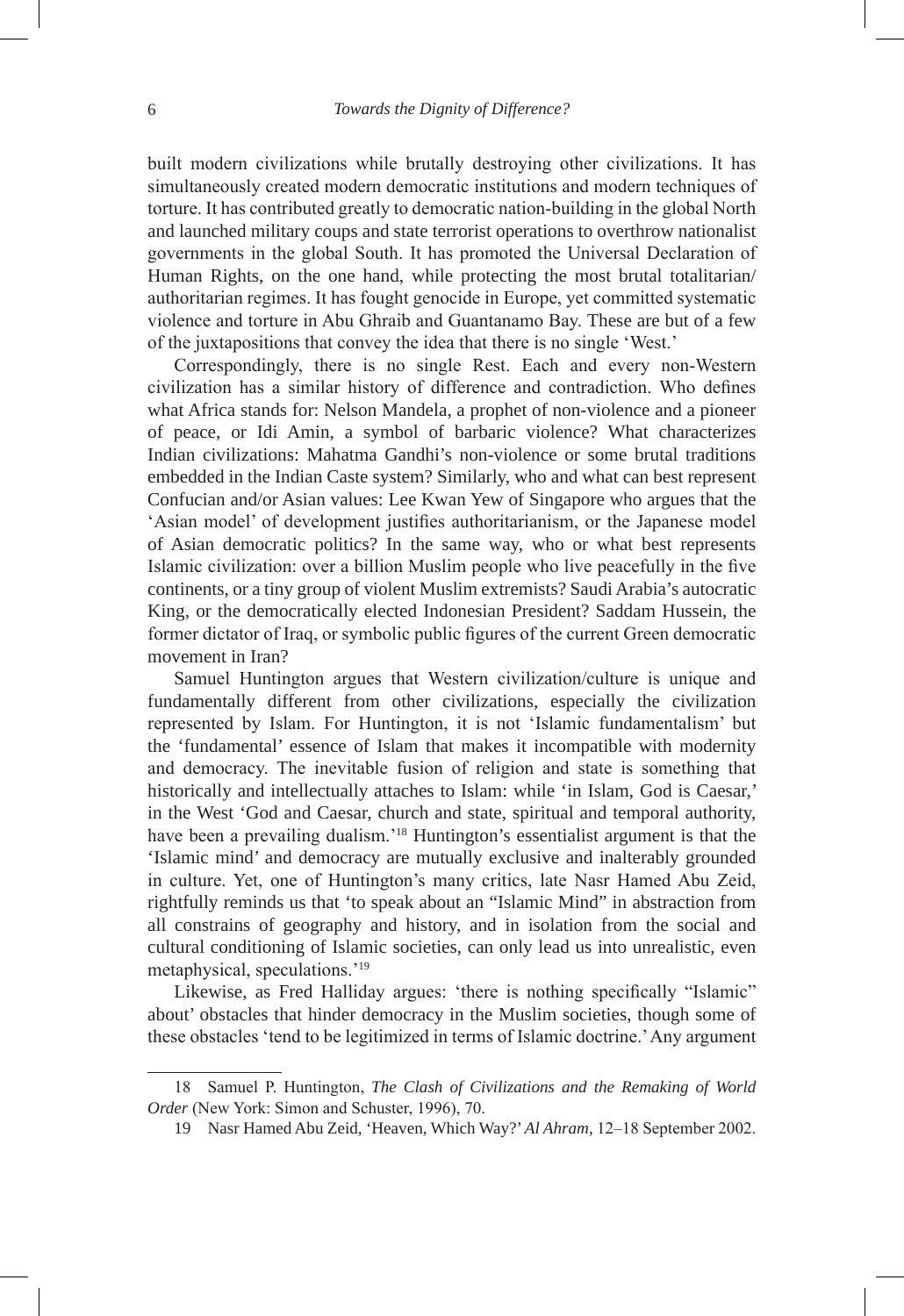about incompatibility or compatibility between Islam and democracy adopts the false premise that there is one true, traditionally established "Islamic" answer to the question, and this timeless "Islam" rules social and political practices. However, there is no such answer and no such 'Islam.'<sup>20</sup> For Halliday, Islam is so broad that 'it is possible to catch almost any fish one wants. It is, like all the great religions, a reservoir of values, symbols and ideas … the answer as to why this or that interpretation was put upon Islam resides … in the contemporary needs of those articulating Islamic politics.'<sup>21</sup>

According to Norris and Inglehart, data and empirical evidence suggest that when political attitudes are compared, 'far from a clash of values, there is a minimal difference between the Muslim world and the West,' and they are 'similar in their positive orientation toward democratic ideals.' More importantly, 'support for democracy is surprisingly whispered among Islamic publics, even among those who live in authoritarian societies.' The empirical evidence urges 'strong caution in generalizing from the type of regime to the state of public opinion.'<sup>22</sup> Authoritarian regimes, Islamist or otherwise, do not represent the state of Muslims' public opinion. The strategic relations of Western liberal democracies with 'palace fundamentalism' in the Arab Middle East is a case in point where the interests and intentions of political leaders vary from those of the people: 'The young executives working for Boeing and McDonnell-Douglas seem more like the "cousins" and "brothers" of the Emirs than do young, unemployed Mustapha and Ali, strolling the streets of Cairo in humiliating uselessness.'<sup>23</sup>

The second major flaw in *The Clash of Civilizations* thesis revolves around Huntington claim that civilizational difference necessarily leads to conflict. Evidence to dispute this claim is not hard to find. There are sizable minorities in each and every civilization and they generally live peacefully together: Asians and Africans in the United States; Africans, Caribbeans, and Indians in Britain; Chinese and Indians in Canada; and, North Africans in France. Two of the largest Muslim communities in the world can be found in two democracies: Indonesia and India. These countries are not entirely Muslim countries, but their Muslim and non-Muslim populations live together in relative peace. That said, we do acknowledge that politicization of cultural difference can at times lead to conflict. In the contemporary era, much of this politicization can be attributed to the failure of Western post-colonial policy toward the global south, and especially towards

<sup>20</sup> Fred Halliday, *Islam and the Myth of Confrontation* (London: Tauris, 1996), 116.

<sup>21</sup> Fred Halliday, 'The Politics of Islamic Fundamentalism: Iran, Tunisia and the Challenge to the Secular State,' in A.S. Ahmed and H. Donnan (eds), *Islam, Globalization and Postmodernity* (London: Rutledge, 1994), 96.

<sup>22</sup> Pippa Norris and Ronald Inglehart, *Sacred and Secular: Religion and Politics Worldwide* (New York: Cambridge University Press, 2004), 154–155.

<sup>23</sup> Fatima Mernissi, 'Palace Fundamentalism and Liberal Democracy,' in Emran Qureshi and Michael A. Sells (eds.), *New Crusades: Constructing the Muslim Enemy* (New York: Columbia University Press, 2003), 51–67, 57.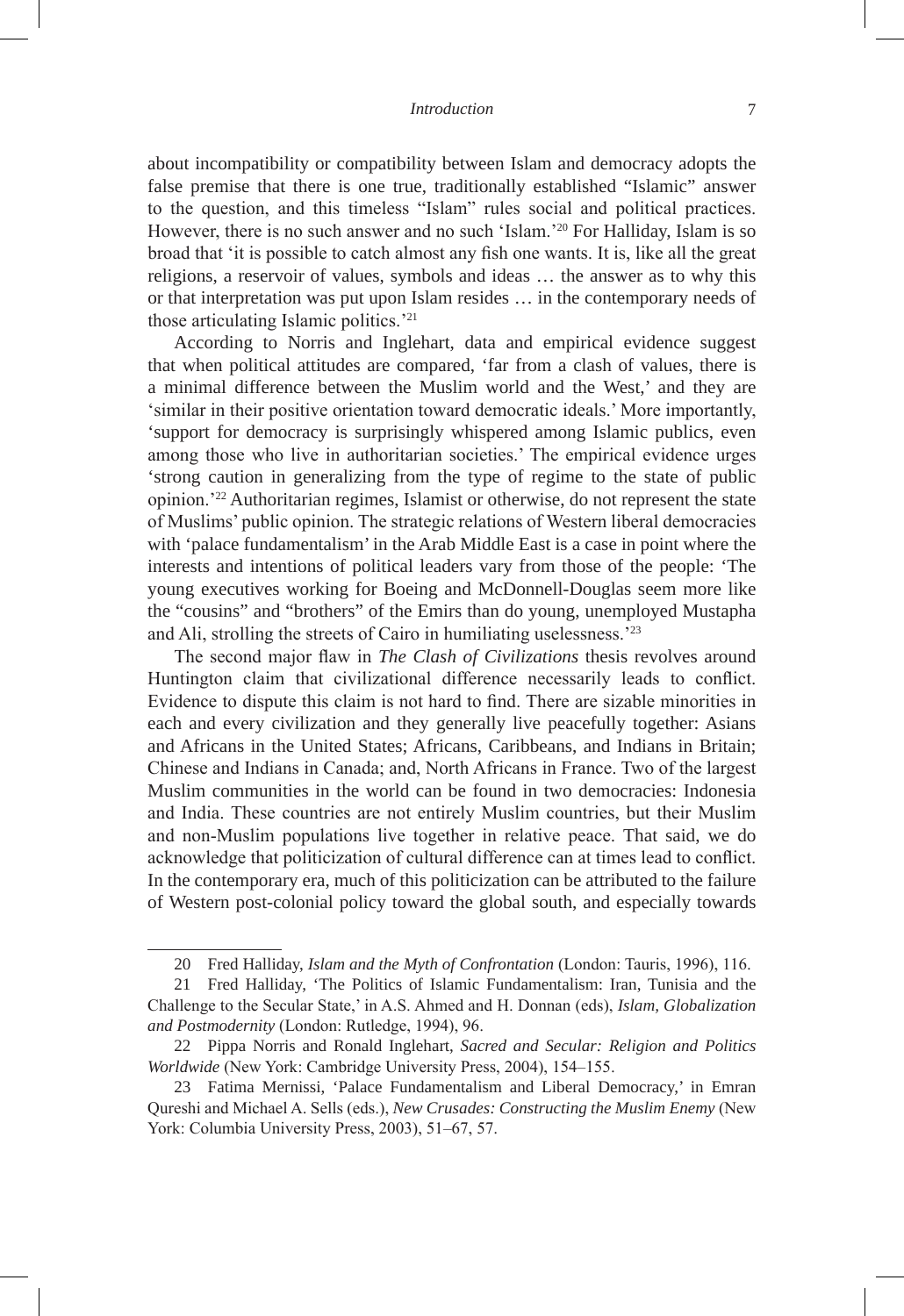the Islamic World. Under the shadow of the Cold War, progressive liberal and leftist individuals, ideas and institutions were considered to be major threats to the West. The West and pro-Western regimes in the Muslim World often exploited extremist Islamists to push back the leftist and progressive alternatives. The West protected corrupt secular authoritarian polities so long as they remained loyal to Western interests. Some Western governments launched several military coups against neutral/non-aligned democratic nationalist governments, for example, note the American-sponsored military coups in Iran (1953) and in Chile (1973). The US supported Islamist extremism so long as it was instrumental in shoring up American Cold War policy. The Islamists, for example, were instrumental in fighting Soviet Communism in Afghanistan in the 1980s; a contribution, albeit indirectly, to a US Cold War foreign policy goal.

Furthermore, history suggests that civilizations have contributed to the development of each other. Scholars agree that Islamic civilization and Muslim scholars very much contributed to the revival of modern Western civilization during the Renaissance and Enlightenment eras. The West returned to its great ancient Greek tradition through the Arabic translations of Greek scholars available in the Muslim world.24 The scholarship of Medieval Islamic 'giants' like Al-Kindi, Al-Razi, Al-Farabi, Ibn Sina, Al-Ghazali, and Ibn Rushd, contributed to the reasoning and rationality that made Western science possible and provided the critical thinking which led eventually to the Reformation. Thus Islamic Civilization contributed not only to the scientific and literary revival in the West but also to the intellectual challenges to Christian theology.<sup>25</sup>

It is therefore legitimate to challenge the assumption that the West and Islam, even the West and Islamism, have been in a perpetual fundamental clash. The West supported the totalitarian Ba'athist regime of Saddam Hussein during, and arguably before, the Iran–Iraq War (1980–1988). It has constantly supported the Egyptian autocratic regime under Sadat and Mubarak, after President Sadat made peace with Israel. It has had long-standing relationships with the Arab oil monarchies, in particular Saudi Arabia. We should not forget that American-sponsored 'jihad' against the Soviet Union in Afghanistan led, in part, to 'the emergence of Al-Qaeda, whose leaders, including Osama bin Laden, were once favourites of the CIA.'<sup>26</sup> Since the 19th century, the West has supported, to use Fatema Mernissi's phrase, 'palace fundamentalism'27 of the Saudi regime – a fanatic ideology known as Wahhabism taught in radical Islamist schools (*madrasas*) in Pakistan, which gave birth to the Taliban. Thus, the symbiotic relationship between Western liberal

<sup>24</sup> Mehdi Nakosteen, *History of Islamic Origins of Western Education* (Bathesda: Ibex Publishers, 2006).

<sup>25</sup> S.M. Ghazanfar, *The Dialogue of Civilisations: Medieval Social Thought, Latin-European Renaissance and Islamic Influences* (Manchester: Foundation for Science Technology and Civilisation, 2004).

<sup>26</sup> M. Ayoob, 2005, 954.

<sup>27</sup> Fatima Mernissi, 'Palace Fundamentalism and Liberal Democracy.'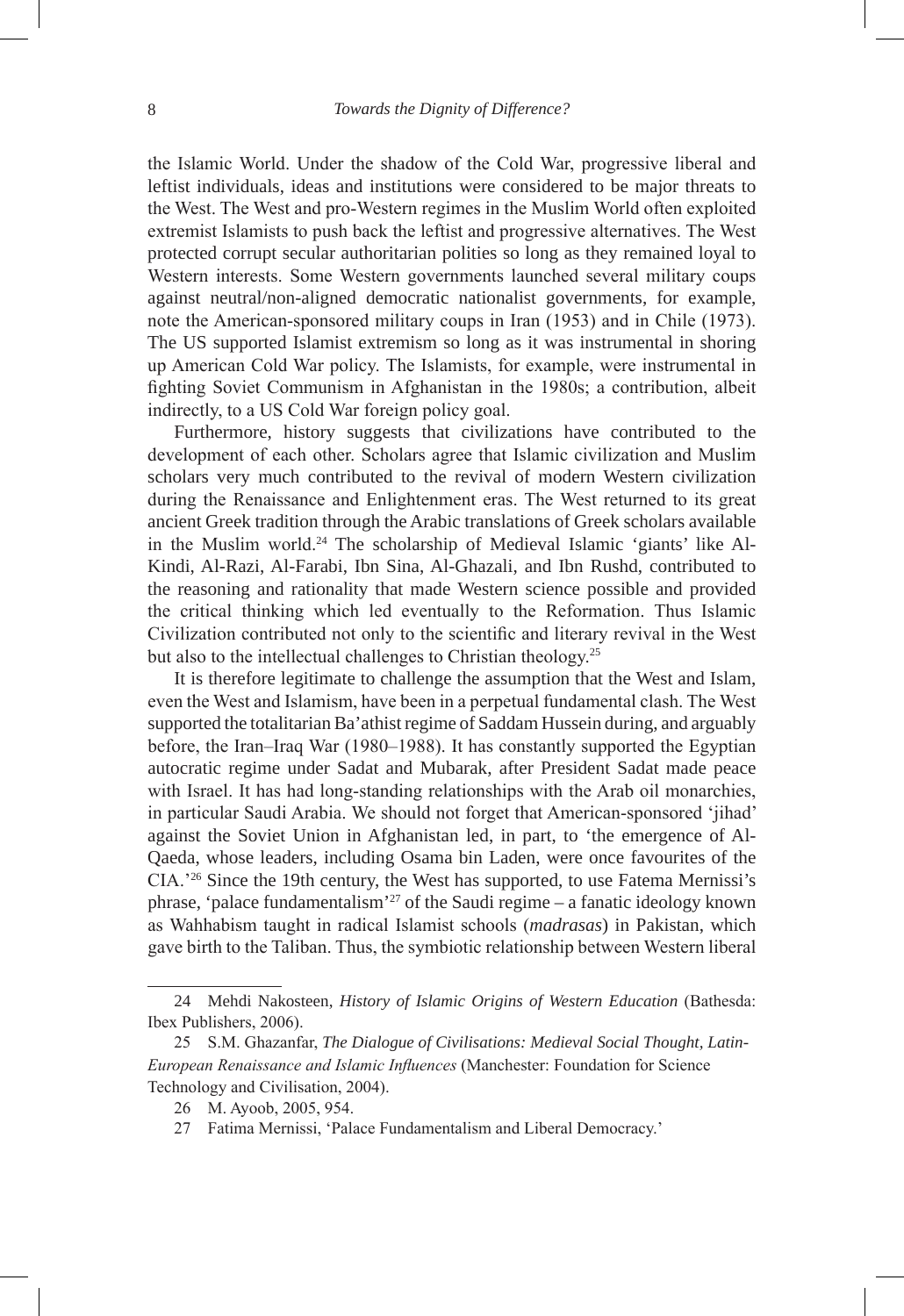democracies and 'palace fundamentalism' challenges the simplified binary of the liberal democratic West versus the traditional autocratic Rest. The relationship between the West and the Rest is far more complex than 'clash' or 'cooperation.'

In addition, there are several examples of clashes *within* civilizations, rather than *between* civilizations.<sup>28</sup> The Iran–Iraq war (1980–1988) and the Iraq–Kuwait war (1990) are two cases in point where two Muslim countries were engaged in intra-civilizational conflict. More important, in the 1990 and 2003 American wars against Iraq some Muslim countries (for example Turkey and Saudi Arabia) were solidly on the American side while France and Canada of the Western civilization opposed the 2003 American war against Iraq. This line of argument captures the core of the *realist* critique of *The Clash of Civilizations* thesis by suggesting that states, not civilizations, continue to be the primary actors of international politics. States act in their own best interest and will forsake their traditional civilizations in favour of political, economic, and military interests.

Several religious leaders and academics have offered alternatives to Huntington's reductionist, deterministic, and confrontational thesis. Fethullah Gülen, a champion of moderate Islam, took issue with Huntington's assumptions, proposing instead 'a rapprochement between Islam and the West' based on Gülen's understanding of tolerance, interfaith dialogue and compassionate love.'<sup>29</sup> Dieter Senghaas calls Hungtington's work little more than 'geocultural fiction.' Senghaas' exploration of both non-Western (Hindu, Confucian, Islamic) and Western (Judeo-Christian) cultures led him to the conclusion that historically all civilizations have had internal differences that in some cases led to conflicts. In Europe, for instance, the idea of the Enlightenment was contested from the beginning. The author argues that no civilization has ever been an unproblematic, integrated whole, and that to meet the challenge of pluralism and difference one should adopt a dialogue inspired by intercultural philosophy – a philosophy rooted in the comparison of cultures and a good understanding of the conflict-ridden history of western (that is largely European) processes of modernization, including imperialism and colonialism, and its impact on today's global political economy. Such an approach would force one to confront the persistent underdevelopment present in the contemporary world and the various modes of exclusion that have resulted from the processes of neo-liberal global restructuring.<sup>30</sup> For Senghaas, conflicts stemming from global socio-economic inequities are much more likely than any civilizational conflict. Some scholars in China suggest that Huntington's work actually reveals a certain frustration and anxiety that exists among Westerners in response to the rise of Asia and the declining influence of the West in the world.

<sup>28</sup> Dieter Senghaas, *The Clash within Civilizations: Coming to Terms with Cultural Conflicts* (London: Routledge, 2002).

<sup>29</sup> See Fethullah Gülen's Response to the 'Clash of Civilizations' thesis, found at <http://en.fgulen.com/press-room/columns/2420-fethullah-gulens-response-to-the-clashof-civilizations-thesis>, accessed on 22 December 2011.

<sup>30</sup> See Senghaas, *op.cit*., pp. xi – xii.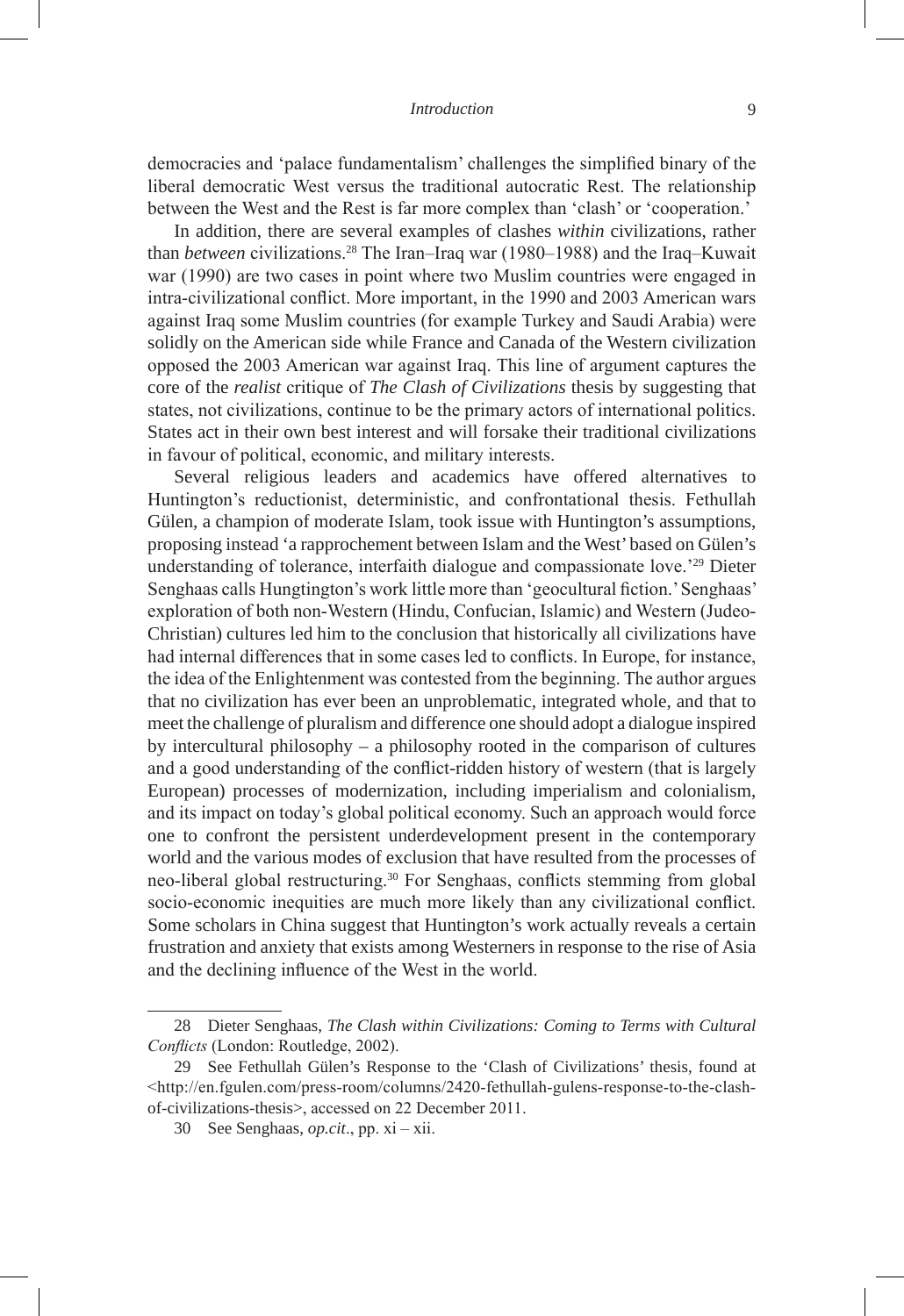While these scholars concede that there are civilizational differences, they also see it as misleading and dangerous to magnify those differences into political clashes and wars. They see Huntington's work as more of a policy recommendation to the US government on ways in which it can maintain its global power than any accurate empirical portrayal of conditions between civilizations today. These Chinese researchers stress peaceful coexistence (a pathway that is amenable to the notion of China's peaceful rise) and complementarity among different cultures, drawing on the strong points of each culture so as to promote common progress. One very important point made by these and other Asian scholars is that the global interaction between formerly disparate cultures, via neo-liberal globalization, may in fact be forging a fusion of civilizations, rather than any clash of civilizations.<sup>31</sup> Other scholars who have observed this fusion trend have advanced the idea that Confucianism may serve as a force to moderate the impact of the globalization of Western culture in contemporary Asia.<sup>32</sup> So rather than a clash between Western civilization and Confucian civilization, there could instead be a blending of the two as these civilizations continue to interact with each other.

Western scholars, like Stanley Hoffmann, assert that contemporary global instabilities are more appropriately understood as a 'Clash of Globalizations' rather than any clash of civilizations.<sup>33</sup> According to Hoffmann, the thaw of Cold War confrontation revealed a number of seething civil and ethnic conflicts. The dominant tension of the decade following the end of the Cold War can be characterized not as a clash of civilizations but as 'the clash between the fragmentation of states (and the state system) and the progress of economic, cultural, and political integration – in other words, globalization.'34 The three forms of globalization, to which Hoffmann refers, have the seeds of actual and potential conflict that can produce a 'clash of globalizations.'

For instance, economic globalization is the cause of much of states' and the world's inequality, but the fetishism with global competitiveness has basically hindered states and other actors from addressing this problem. The end result could be a clash between haves and have-nots. Cultural globalization has encouraged homogenization and, in particular, Americanization. But it has also attracted a visceral and, in some cases, vituperative anti-US and anti-Western culture backlash. Political globalization is generally characterized by the growth of international, regional and transregional institutions and networks. Some of these

<sup>31</sup> See Wang Jisi and Zou Sicheng, 'Civilizations: Clash or Fusion?' *Beijing Review*, vol. 39, issue 3 (15–21 January 1996), found at <http://www.mtholyoke.edu/acad/intrel/ ipe/beijrev.htm>, accessed on 22 December 2011. Also see Salim Rashid, *The Clash of Civilizations?Asian Response* (Oxford: Oxford University Press, 1997).

<sup>32</sup> See Daniel Bell and Hahm Chaibong (eds.), *Confucianism for the Modern World* (Cambridge: Cambridge University Press, 2003).

<sup>33</sup> Stanley Hoffmann, 'A Clash of Globalizations,' *Foreign Affairs*, 81: 14 (July–August 2002), 104.

<sup>34</sup> Ibid.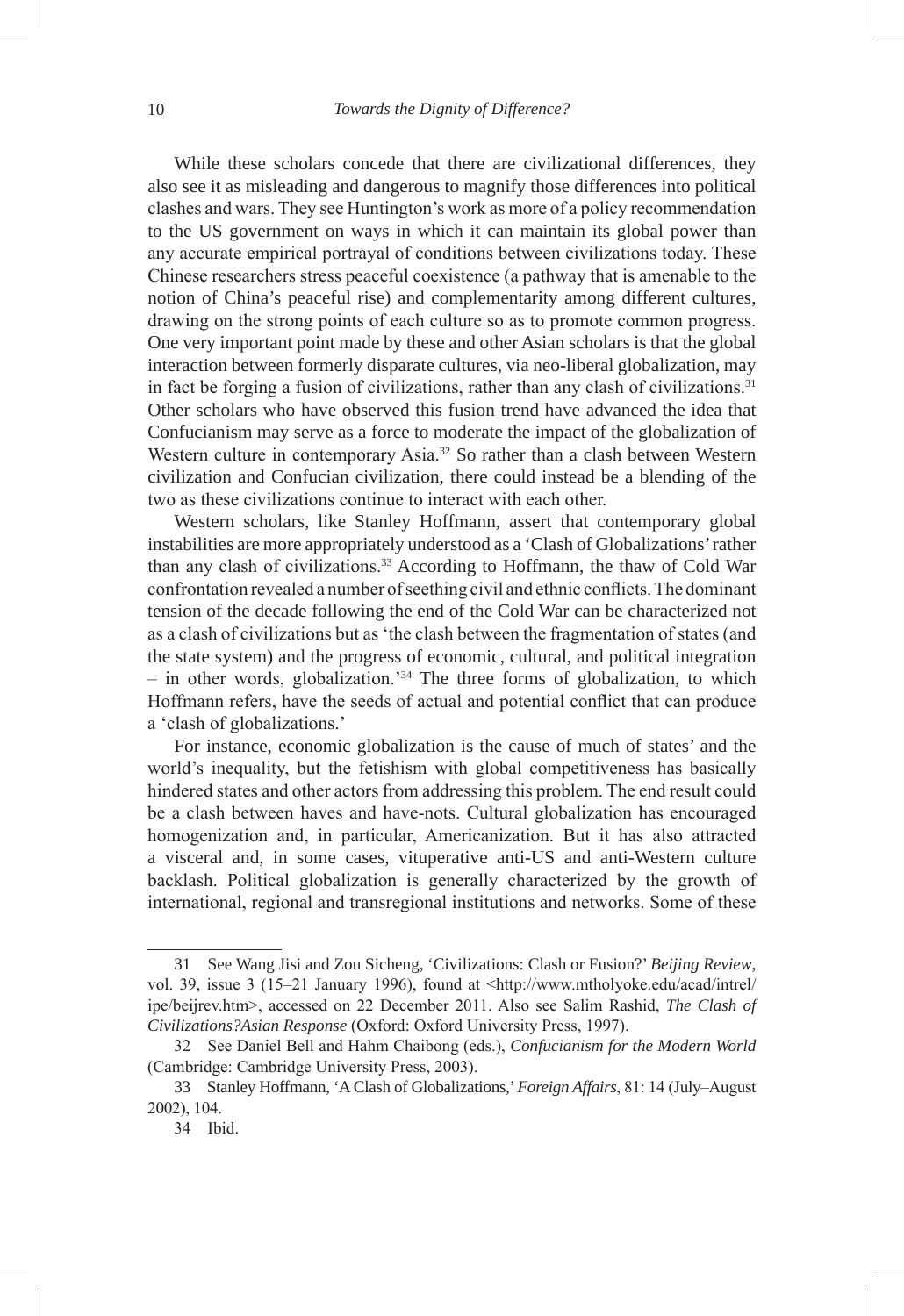#### *Introduction* 11

networks are heavily influenced by the global hyper-power, the United States. Others are led by sovereignty-free actors that are challenging the legitimacy and authority not only of the world's hegemon but also of sovereignty-bound regional and global institutions.<sup>35</sup> While globalization was supposed to usher in a period of 'Enlightenment-based utopia that is simultaneously scientific, rational, and universal,' Hoffmann puts it best when he suggests that this 'Enlightenment' stereotype of globalization has provoked 'revolt and dissatisfaction.' 'Globalization, far from spreading peace, thus seems to foster conflicts and resentments.<sup>36</sup>

Benjamin Barber offers the similar line of argument by suggesting that the twenty-first century represents an era of the collision between Jihad and McWorld. This collision is occurring between 'the forces of disintegral tribalism and reactionary fundamentalism' – Jihad – and 'the forces of integrative modernization and aggressive economic and cultural globalization' – McWorld.<sup>37</sup> More specifically, 'The Jihadist's quarrel,' Barber argues, 'is not with modernity but with the aggressive neo-liberal ideology … they are not even particularly anti-American.' According to Barber, they do not hate us because they hate our values! They 'suspect that what Americans understand as prudent unilateralism is really a form of arrogant imperialism.' This is not therefore a clash of civilizations 'but a dialectical expression of tensions built into a single civilization' created by McWorld; this is clearly a 'war within civilization.'<sup>38</sup>

In a similar vein, Michael Hardt and Antonio Negri argue that 'Empire is the new world order.'<sup>39</sup> Empire 'is the political subject that effectively regulates [the] global exchanges, the sovereign power that governs the world.<sup>240</sup> Empire is neither reducible to the United States nor any other form of imperialism.<sup>41</sup> Unlike imperialism, Empire is not imposed on people; rather, it is a complex web of institutions and socio-political and economic relations through which people participate in the making of Empire. We participate in the construction of Empire by our active participation in the political rule (good citizen) and economic regime (good consumer). We live in a post-modern age and Empire is the dominant rule of this age; it has no foundation, no centre; 'Empire is the non-place of world

<sup>35</sup> Stephen J. Kobrin, 'The MAI and the Clash of Globalizations,' *Foreign Policy* (Fall 1998), 97–109. On sovereignty-free and sovereignty-bound actors see James Rosenau, *Turbulence in World Politics: A Theory of Change and Continuity* (Princeton: Princeton University Press, 1990) and W. Andy Knight (ed.), *Adapting the United Nations to a Post-Modern Era: Lessons Learned* (Houndmills: Palgrave Macmillan, 2001).

<sup>36</sup> Stanley Hoffmann, 'Clash of Globalizations,' *Foreign Affairs*.

<sup>37</sup> Benjamin R. Barber, 'Era of Jihad vs. McWorld,' in Kim Booth and Time Dunne (eds), *Worlds in Collision: Terror and the Future of Global order* (New York: Palgrave McMillan, 2002), 245–262, 245.

<sup>38</sup> Ibid., 248–249.

<sup>39</sup> Michael Hardt and Antonio Negri, *Empire* (Cambridge: Harvard University Press, 2000) , 3.

<sup>40</sup> Ibid., xi.

<sup>41</sup> Ibid., xiv.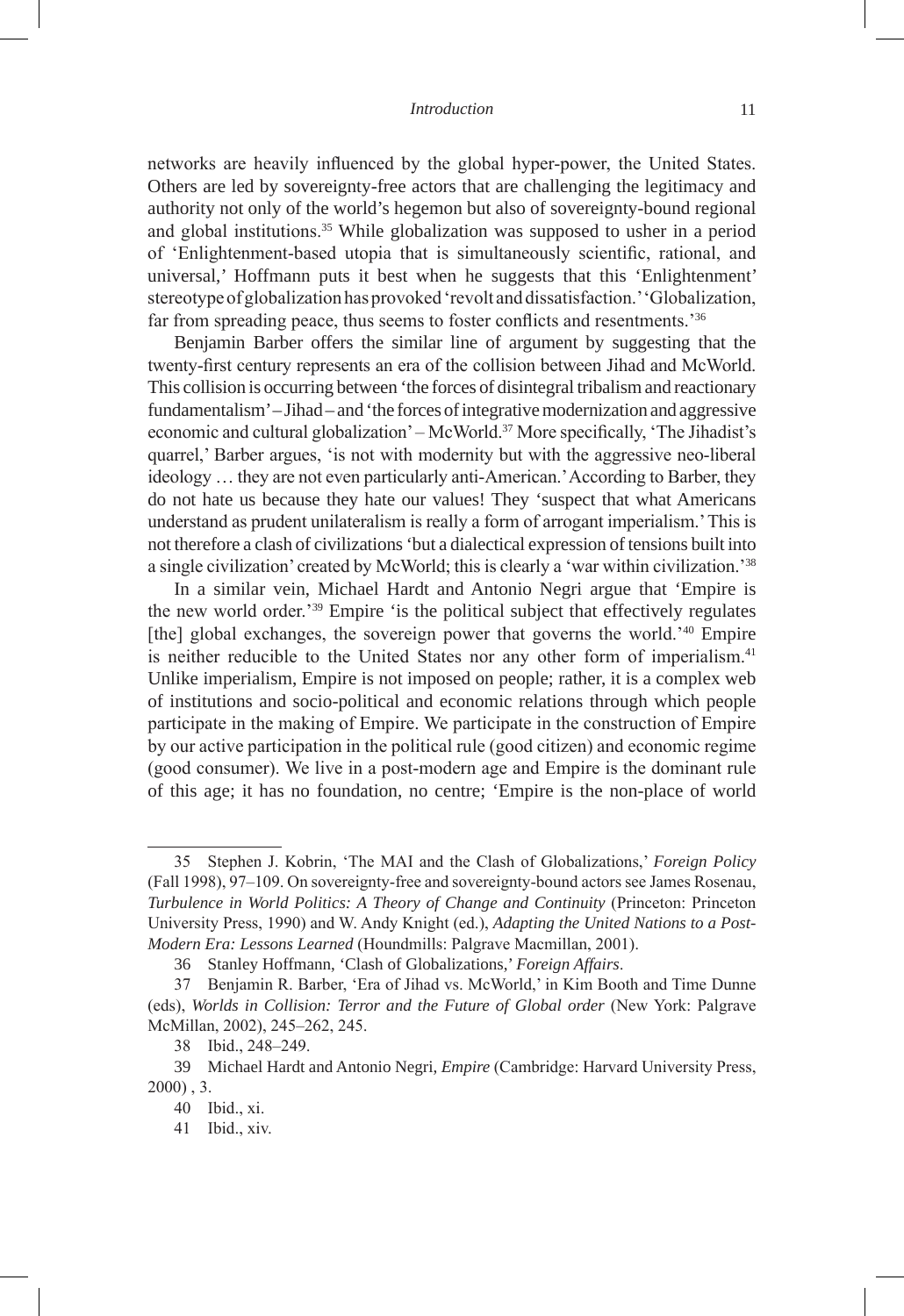production where labor is exploited.'42 The 'new proletariat' is 'multitude' with no centre, no place; like Empire, it is, at once, everywhere and nowhere at the same time. Multitude is 'counter-Empire;'<sup>43</sup> it is no longer a traditional working class but a joint global axis of resistance against complex networks of Empire.<sup>44</sup> In our post-modern age, the paradigm of the West-versus-the Rest has been transformed into the relations of 'Empire versus Multitude.' This line of reasoning is to some extent echoed in Tariq Ali's chapter later on in this volume.

In sum, then, contemporary global tensions can more accurately be described not as a clash of civilizations, but, instead, as *A Clash of Fundamentalisms*, 45 a clash between two versions of political extremism, a clash between two tiny aggravated minorities who exploit religious/cultural rhetoric and discourse for political purposes. This clash can also be characterized as a clash between market fundamentalism and religious fundamentalism, rather than as a clash of civilizations per se. In either case, this amount to little more than a 'clash of ignorance,'46 in which democracy and social justice are 'caught between a clash of movements each of which for its own reasons seemed indifferent to freedom's fate.'47 The so-called 'clash of civilizations' argument is therefore an attempt at a discursive mobilization of civilizational identities which, if not seen for what it is, can become a self-fulfilling prophesy.

The sad story of the invasion of Iraq in 2003 on false pretenses, and the bitter story of the chaos and violence in post-Saddam Iraq, is an eye-opening example of world order run by the arrogance and self-delusionment of an Empire – a world essentially being run by a non-democratized global order. In February 2002 then American Secretary of Defense, Donald Rumsfeld stated:

As we know, there are known knowns. There are things we know we know. We also know there are known unknowns. That is to say, we know there are some things we do not know. But there are also the unknown unknowns, the ones we don't know we don't know.<sup>48</sup>

But Rumsfeld, to use Slavoj Zizek's argument, never mentioned the 'unknown knowns,' that is to say, 'the disavowed beliefs, suppositions and obscene practices

<sup>42</sup> Ibid., 210.

<sup>43</sup> Ibid., 207.

<sup>44</sup> Michael Hardt and Antonio Negri, *Empire*, 55.

<sup>45</sup> Tariq Ali, *The Clash of Fundamentalisms: Crusades, Jihad and Modernity*  (London: Verso, 2002).

<sup>46</sup> Edward Said, 'The Clash of Ignorance,' *Nation*, 22 October 2001.

<sup>47</sup> Benjamin R. Barber, *Era of Jihad vs. McWorld*, 245.

<sup>48</sup> Donald Rumsfeld, *Department of Defense news briefing,* 12 February 2002, quoted in Hart Seeley, 2005.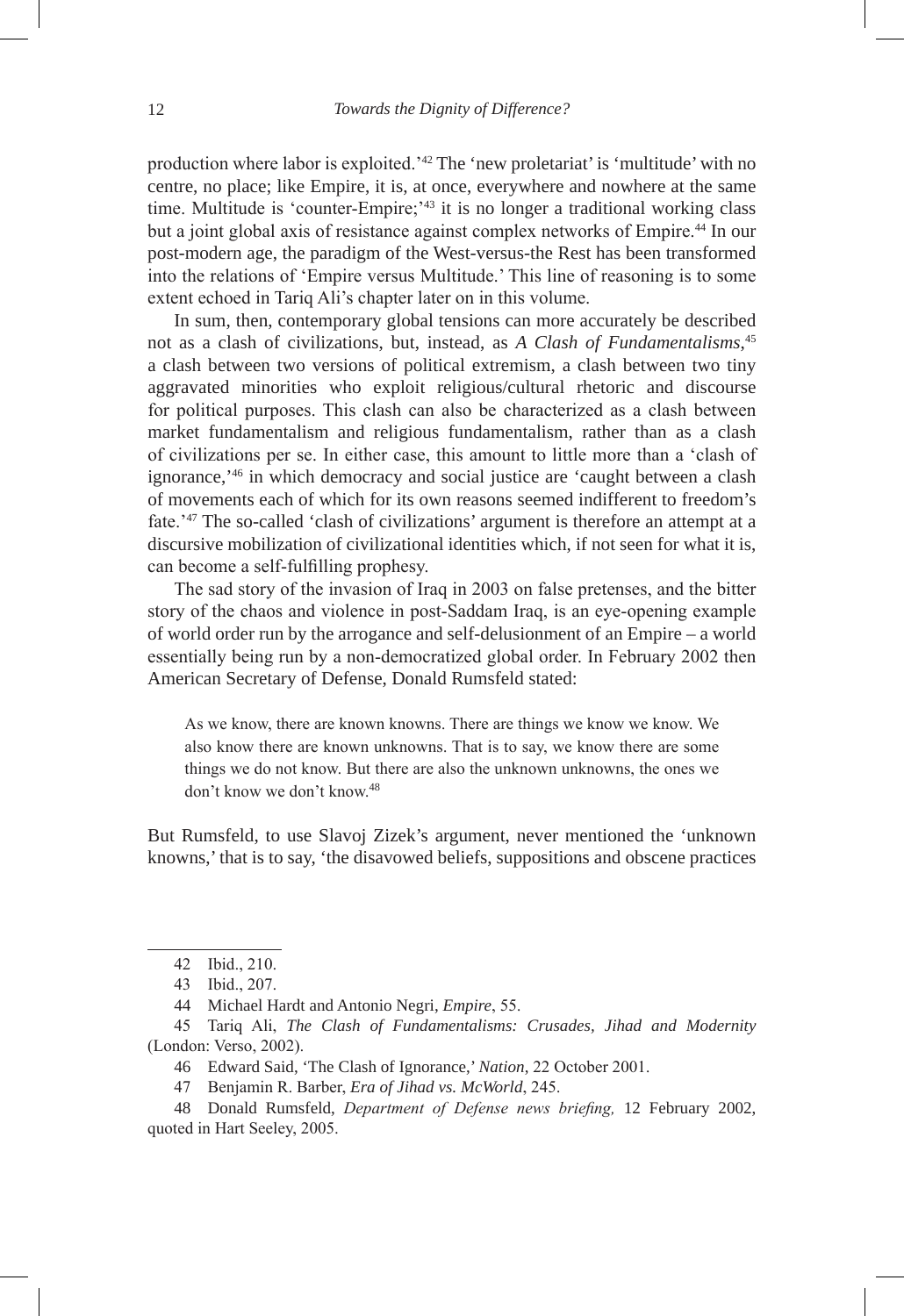we pretend not to know about.'49 To mention a few, the Abu Ghraib scandal, the rendition strategy, and the false accusation about WMDs in Iraq, etcetera.

# **A Third Way? On 'the Dignity of Difference'**<sup>50</sup>

With the failure of imported and imposed Western theories of development and democracy, the idea of indigenous/homegrown theories of development became popular in the 1970s through the 1990s. African, Asian, Islamic, among other, models of development emerged to offer a local way of development. The experience was not totally successful because the local (comprador) elites in those areas often manipulated cultural values and consolidated authoritarian, patrimonial, racist policies. A few of them exploited traditional values to rationalize authoritarianism and to reject democracy and human rights as 'Western values.' The fact, however, is that democracy and freedom, social justice and respect for human beings are not exclusively Western ideas. These are universal values embedded in all cultures. Local elites need to extract and purify their cultures, investigate their traditions, and interpret their traditional values in ways that support the application of modern democratic values. The more local elites communicate with the modern world the better the chance that they will be able to find a 'third way.'

The Third way synthesizes universal values of democracy and social justice with the particular institutions of a country/civilization. We live in a global village and must interact and learn from each other. Under such conditions, the paradigm we need now is not *The Clash of Civilizations*. As shown previously, it has been argued by some that the alternative can be a *Dialogue among Civilizations*; <sup>51</sup> It may be through dialogue that we will be able to appreciate *The Dignity of Difference*; 52 that is, that we realize that difference ought not to be a source of conflict but rather a source of dignity and richness. However, as the reader will see later in the volume, some authors point out the limits of dialogue as a universal solution to the problem of societal divisions. Others do not take the dignity of difference as a given but problematize that notion.

In any event, we propose that the 'dignity of difference' should imply the rejection of both universalist and particularist paradigms. It ought to stand for selfrespect and respecting the other. It ought to imply self-critique and the critiquing of others, while at the same time promoting dialogue among us and others. It ought to require a careful critique of global and local models. This means that

<sup>49</sup> Slavoj Zizek, *Iraq: The Borrowed Kettle* (London: Verso, 2004) quoted in Colin Moores (ed.), *The New Imperialists: Ideologies and Empire* (Oxford, 2006), 3.

<sup>50</sup> Jonathan Sacks, *The Dignity of Difference: How to Avoid the Clash of Civilizations* (London and New York: Continuum, 2002).

<sup>51</sup> Fred Dallmayr, *Dialogue Among Civilizations: Some Exemplary Voices* (New York: Palgrave McMillan, 2002).

<sup>52</sup> Jonathan Sacks, *The Dignity of Difference: How to Avoid the Clash of Civilizations*.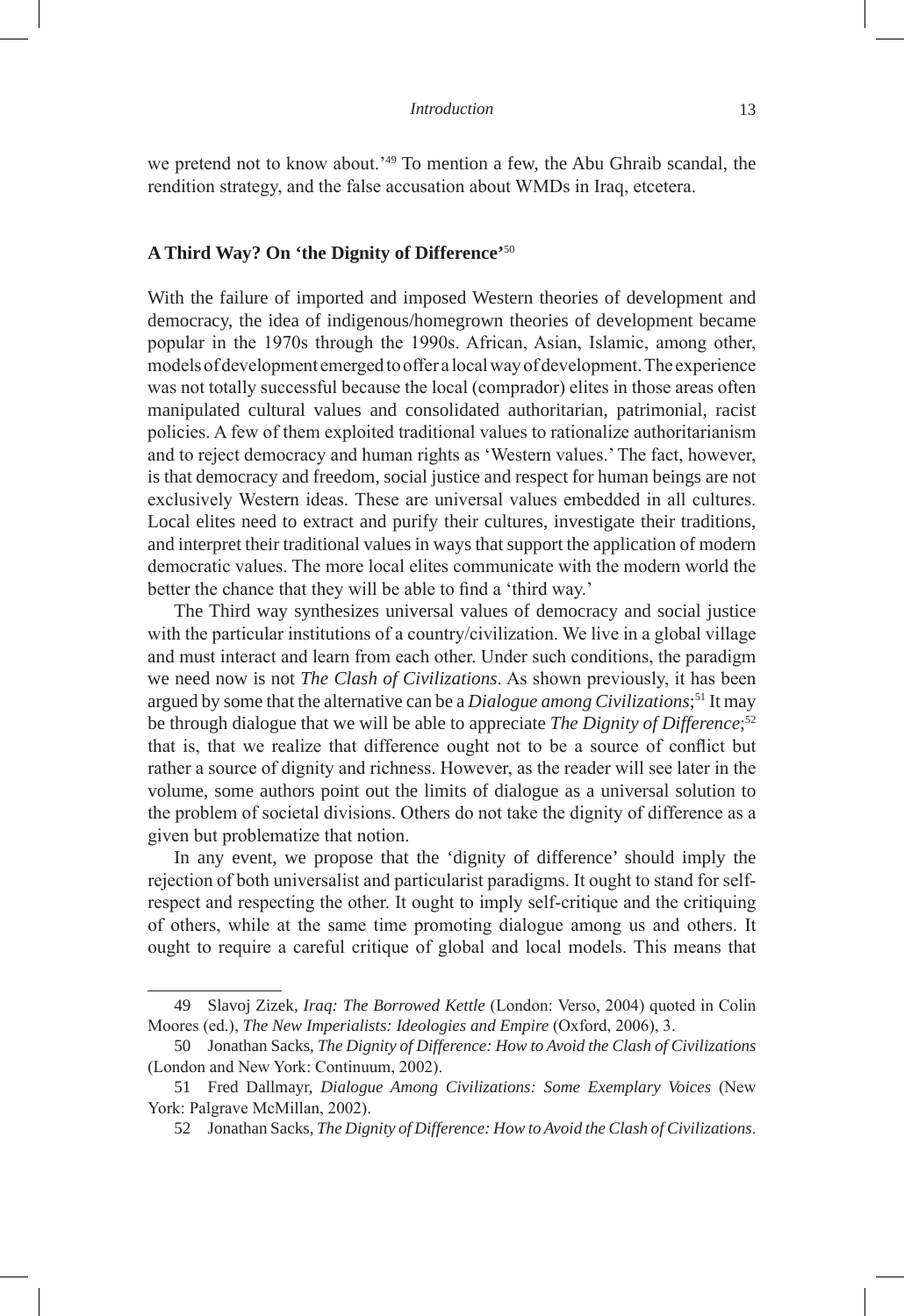each culture/nation should engage in a critical dialogue with its own traditions and formulate the universal values of democracy and social justice in a local language that can be implemented through local/homegrown institutions. Nations could be rich in energy, Ali Shariati argues, but remain poor as long as their resources are not refined. They could sit upon rich resources but remain stagnant and ignorant until they extract and refine the enormous sources of society and convert the degenerating and jamming agents into energy and movement.<sup>53</sup>

The dignity of difference never suggests that we should not learn from other cultures/nations, or that they have nothing new and valuable to offer to our own culture. The dignity of difference calls for 'a third way' and not solely 'my way.' Put differently, the best way to eliminate the West-versus-the Rest dichotomy is by introducing a 'third way,' one in which the West is not the best and the Rest can take the best of the West. Similarly, the West can and should take the best of the Rest – as the UN did when UNESCO designated 2007 as the 'Year of Rumi' to mark the 800th birthday of eminent Muslim mystical poet, Jalaladdin Rumi. Rumi was one of the greatest spiritual figures of all time and is known for his messages and calls for love, humanity, and peace. For Rumi, 'our mother is love! Our father is love! We are born from love! We are love! All loves constitute a bridge leading to the divine love; to love human beings means to love GOD.'

Another approach to the embracing 'dignity of difference' can be found in Canada – in the Canadian approach to multiculturalism. That approach, however, is not a perfect solution to the problems faced by pluralistic societies. But despite its limits, as many are aware, Canada, through the institutionalization of multiculturalism and its various mechanisms of ethnic/cultural accommodation, has in some ways contributed to the development of a 'third way' – a way that respects the other and even celebrates diversity. 'Accommodating diversity, is a Canadian way that has deep historical roots, and moreover the question of how "we" relate to "the other" as groups, as citizens or as individuals is one that is unavoidable and that each of us navigates on a daily basis in a variety of settings.'<sup>54</sup> At a time when controversies surround the actions, dress and symbols of Muslims in the province of Quebec, it helps that the Quebec government at least provided 'avenues for civil dialogue and for accommodating diversity in a serious and equitable manner.' This included the establishment of institutional mechanisms through which complaints were aired and diversity accommodated, such as the 'Consultation Commission on Accommodation Practices Related to Cultural Differences' headed by historian and sociologist, Gérard Bouchard, and author and philosopher, Charles Taylor.<sup>55</sup> However, as some of the authors in this volume warn, accommodation in the form of toleration is certainly not enough. So whether

<sup>53</sup> Ali Shariati, *Collected Works*, vol. 20 (Tehran: Chappakhsh, 1981/1360).

<sup>54</sup> Yasmeen Abu-Laban and Baha Abu-Laban, 'Reasonable Accommodation in a Global Village,' *Policy Options*, September 2007, 33.

<sup>55</sup> See <http://www.accommodements.qc.ca/index.html>, accessed on 27 May 2011.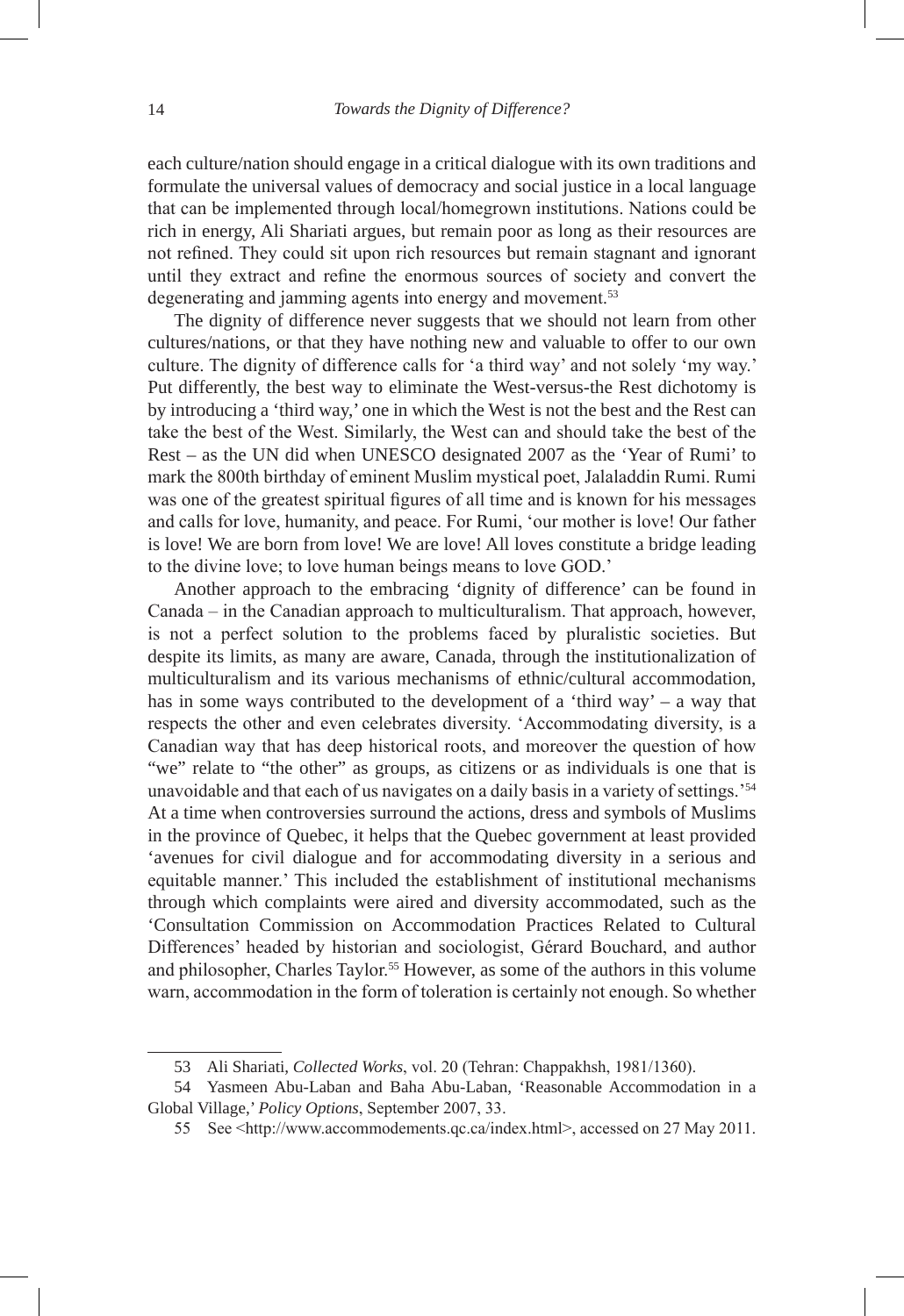the Canadian example of 'dignity of difference' can truly be considered a 'third way' remains a matter for debate.

One more approach to the embrace of 'dignity of difference' can be found in what Dryzek calls 'discursive democracy.'<sup>56</sup> According to Dryzek, the key to the development of discursive democracy is the ability of a plural society to decouple 'the deliberation and decision aspects of democracy, locating deliberation in engagement of discourses in the public sphere at a distance from any contest for sovereign authority.'<sup>57</sup> Drawing on the work of Chantal Mouffe, Dryzek advocates agonism as one possible means of bridging gaps within plural societies. According to Mouffe, there are times when deliberative democracy is unable to process or resolve deep differences that exist in a plural, multiethnic society. In such cases, instead of denying the passion associated with these deep differences or papering over the differences, the introduction of agonism will combine continued contestation Dryzek actually disagrees with Mouffe on some points and suggests some modifications to her thesis. One such modification is his embrace of Lijphart's notion of 'consociational democracy' as a means of taking divisive issues out of the democratic debate. But it is interesting to note that some the examples of countries that Dryzek held up as successful models of consociational democracies (for example the Netherlands, Austria, and Switzerland) are now having significant problems trying to accommodate increasingly pluralism, difference and diversity within their polities. This in itself demonstrates that respect of difference must be inculcated throughout the plural society and not just be left in the hands of elites. Certainly, the recent increase in xenoracism in places like Norway, Belgium, France, the Netherlands, and Britain speaks to the difficulty of governing in plural societies.<sup>58</sup>

Another approach to the support of 'the dignity of difference' in foreign policy terms is a radical shift of perception on the West's strategic thinking about its role in the global affairs. The West assumes that 'it is the source of the solutions to the world's key problems. In fact, however, the West is also a major source of these problems. Unless key Western policy-makers learn to understand and deal with this reality, the world is headed for an even more troubled phase.'<sup>59</sup>

The dignity of difference paradigm can provide us with a counter-theory to the Western-centric theories of Fukuyama and Huntington. On this view, difference and diversity are not necessarily the source of tension. As Aimé Césaire argue,

<sup>56</sup> John S. Dryzek, *Deliberative Global Politics: Discourse and Democracy in a Divided World*.

<sup>57</sup> Ibid., 47.

<sup>58</sup> See John S. McCoy and W, Andy Knight, 'Europe's "xenoracism" Spawned Norway Horror,' *Edmonton Journal*, 28 July 2011, found at <http://www2.canada. com/edmontonjournal/news/ideas/story.html?id=8d8029bd-b271-4cff-b83f-5b3fdd09bd02&p=2>, accessed on 30 December 2011.

<sup>59</sup> Kishore Mahmubani, 'The Case Against the West,' *Foreign Affairs*, May/June 2008.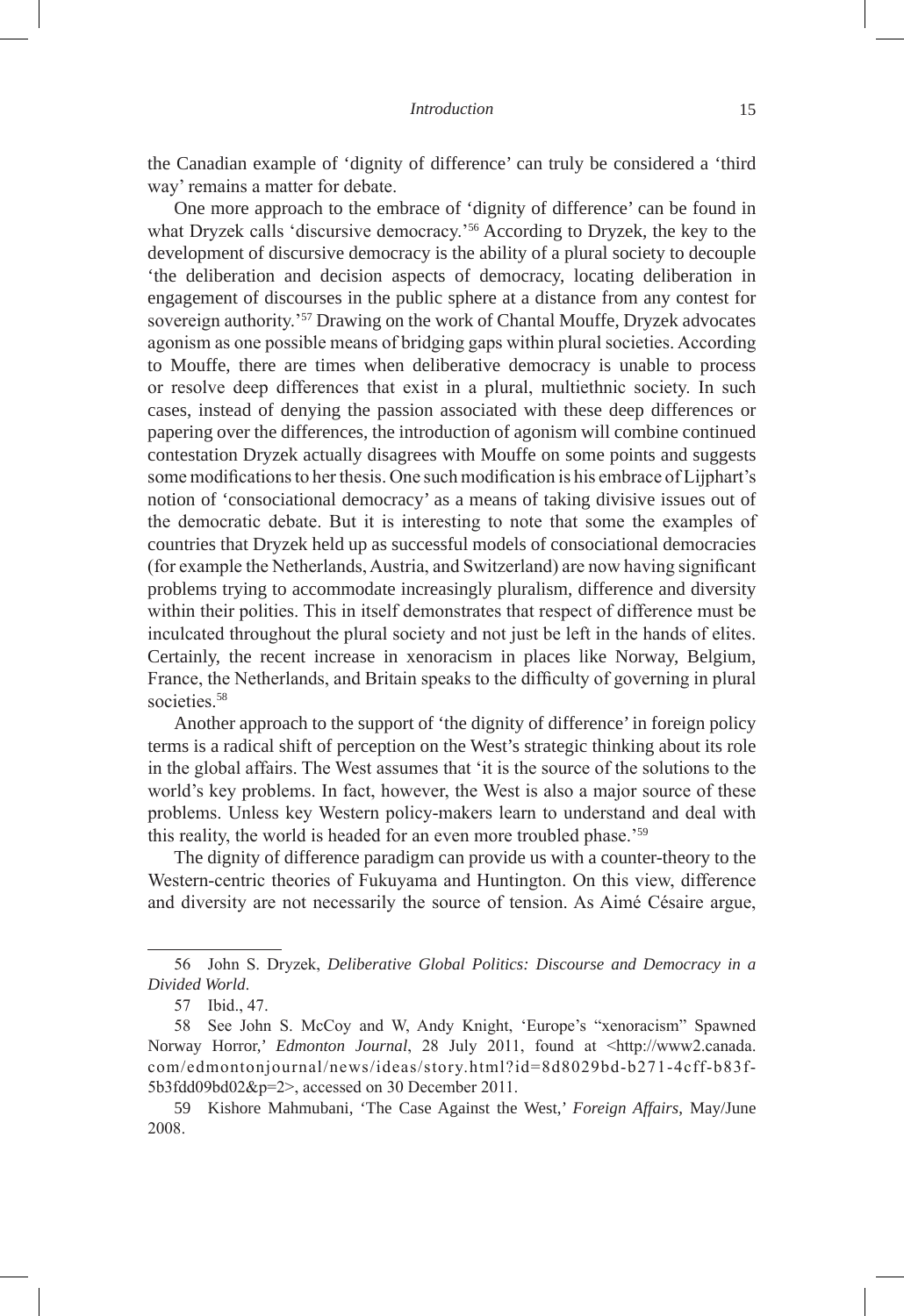'no race possesses the monopoly of beauty, of intelligence, of force, and there is place for all at the rendez-vous of victory.'<sup>60</sup> Embedded in all cultures is a radical call to justice and truth, so all cultures and traditions 'have a significant potential role in conflict resolution and not merely, as many continue to believe, in conflict creation.'<sup>61</sup> To reach this potential, we must trust the dignity of the other. We need 'to see in the human other a trace of the divine Other … to see the divine presence in the face of the stranger; to heed the cry of those who are disempowered in this age of unprecedented powers.'62 The world must be 'enlarged by the presence of others who think, act, and interpret reality in ways radically different from our own. We must attend to the particular, not just the universal.'

In short, 'we must learn the art of conversation, from which truth emerges.'<sup>63</sup> More specifically, 'the United States needs to recognize that terrorism is not the result of blind hatred of Western civilizations;' it is instead, an extreme political response to perceived US hostile policies. Instead of such policies as regime change, isolation, sanctions, and military confrontation, the United States should formulate a 'nuanced engagement policy' in the Middle East. This policy would integrate Iran into the global economy and 'will provide more fertile ground for political reform in Tehran and dilute the control of hard-liners, who thrive in isolation.'<sup>64</sup> The same policy of engagement must be pursued in Iraq: a new political process should bring all the Iraqi groups together 'with the help of the United Nations, other international organizations, and Iraq's neighbors.' Such policy of 'internationalization' can succeed if 'the United States does not interpret "internationalization" to mean pressuring other countries and international organizations to carry out and pay for policies already formulated in Washington.'<sup>65</sup> Likewise, concerning the Israeli–Palestinian issue, the United States must realize that President Mahmoud Abbas lacks a sufficient domestic legitimacy to conclude a peace agreement. The United States must therefore 'convert from a policy based on severe sanctions against Hamas and the territory it controls and instead come to terms with a revival of a Palestinian national unity government like the one that existed until June 2006.'<sup>66</sup>

Last but not least, the credibility of the American policy of democracy promotion has been seriously undermined. 'The United States quickly recoiled when initial efforts led to results it neither anticipated nor was willing to accept,

<sup>60</sup> Aimé Césaire, *The Collected Poetry*, trans., with an introduction and notes, Clayton Eshleman and Annette Smith (Berkeley: University of California Press, 1983).

<sup>61</sup> Sacks, viii.

<sup>62</sup> Ibid., 208.

<sup>63</sup> Ibid., 20.

<sup>64</sup> Marina Ottaway, Nathan J. Brown, Amr Hamzawy, Karim Sadjadpour, and Paul Salem, *The New Middle East* (Washington: Carnegie Endowment for International Peace, 2008), 31–32.

<sup>65</sup> Ottaway et al., 33.

<sup>66</sup> Ibid., 35.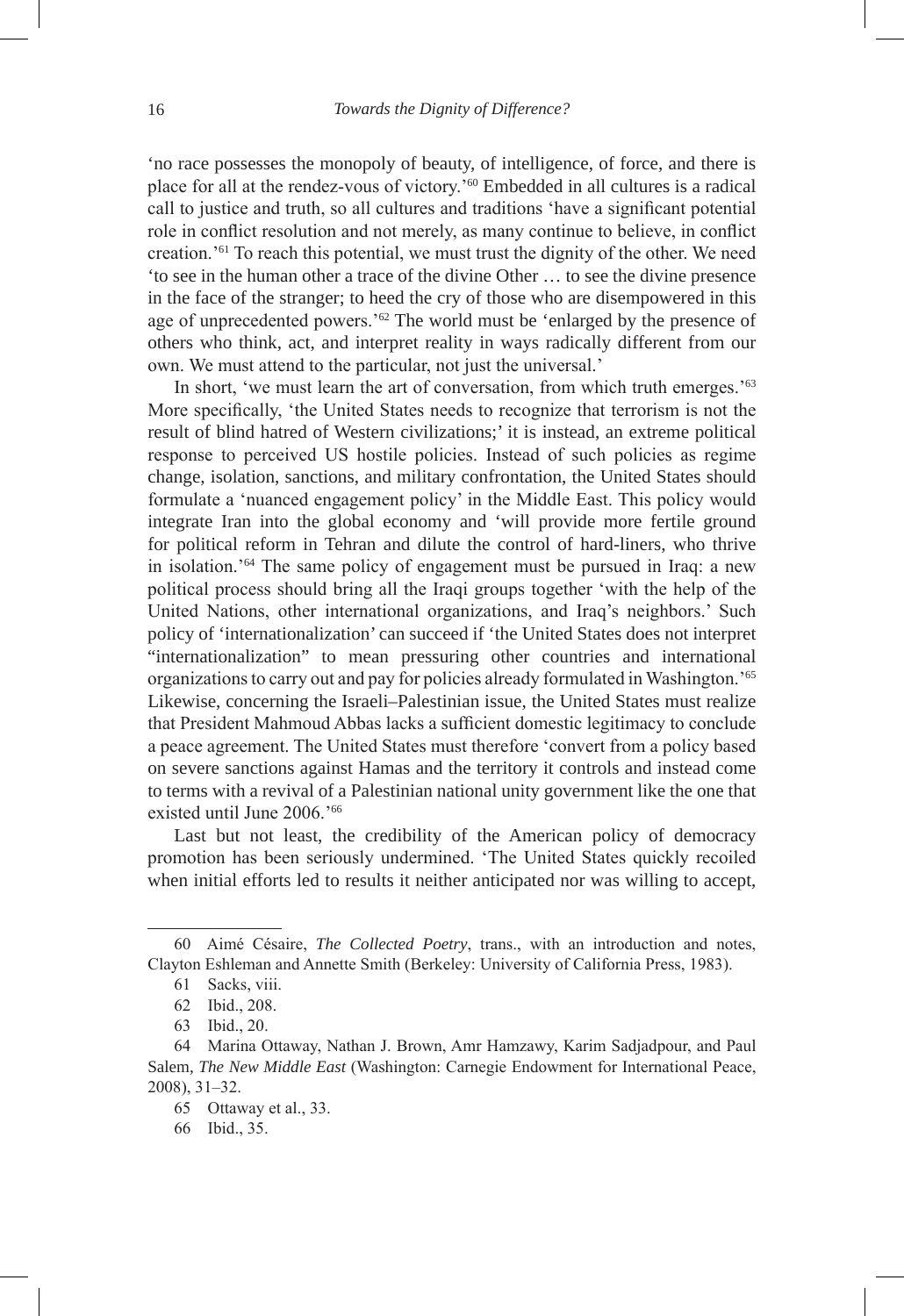such as the victory of Hamas in Palestine and the strong showing by the Muslim Brotherhood in Egypt.' Hence, when US allies in the Middle East – Jordan, Egypt, and Bahrain – cracked down on democratic demands, 'the U.S. government looked at short-term security interests and kept silent.'67 The idea of democracy promotion needs to be clearly differentiated from that of regime overthrow, not only because the conflation of the two ideas is counterproductive, but because the overthrow of even the most tyrannical regime does not necessarily lead to democracy, as Iraq shows. Separating regime overthrow from democracy promotion is not just a question of language, but also of tools used in promoting more open political regimes. Sanctions, for example, should have no part in a program of democracy promotion,68 unless they can be employed to stop authoritarian leaders from killing their own people. Certainly, the recent phenomenon of the Arab Spring demonstrates a longing of people to come from under the repressive arms of authoritarian leaders. It also signals that democratic processes can indeed indigenously emerge from within these countries.

# **The 'Other' has become 'Us': Beyond Difference and Dialogue?**

There are a number of excellent critiques of *The End of History* and *The Clash of Civilizations*. This volume, however, contributes to the current literature in three significant ways. First, it moves beyond the critique of this hegemonic discourse by searching for new paradigms and alternative theoretical perspectives. We suggest that there may be a 'third way' of addressing this issue – one which rejects both the Universalist approach of *The End of History* thesis and the particularism of *The Clash of Civilizations* discourse. This third way evokes, to use Foucault words, 'a certain determination to throw off familiar ways of thought and to look at the same things in a different way.'69 This does not necessarily suggest that Foucault would have endorsed this third way, but it simply posits that global questions have no uniform answers. It celebrates the *Dignity of Difference*, 70 embraces diversity, and promotes *critical* dialogue both with self and others. We challenge the dominant tendency of seeing the future as a globalizing merger of all civilizations into one, by searching out the compatibility among different values through dialogue and among coexisting cultures in a plural world.<sup>71</sup>

We acknowledge that the world needs to move beyond the discourse of the previous century to one that reflects our increasing 'interdependence' in four areas: 'the deepening inequalities between the North and South' and the growing

<sup>67</sup> Ibid., 37.

<sup>68</sup> Ibid., 38.

<sup>69</sup> Michel Foucault, 'The Masked Philosopher,' interviewed by Christian Delacampagne, *Le Monde* (April 1980).

<sup>70</sup> Jonathan Sacks, *Dignity of Difference*, 2000.

<sup>71</sup> Robert Cox, 'Consciousness and Civilization: The Inside Story,' this volume.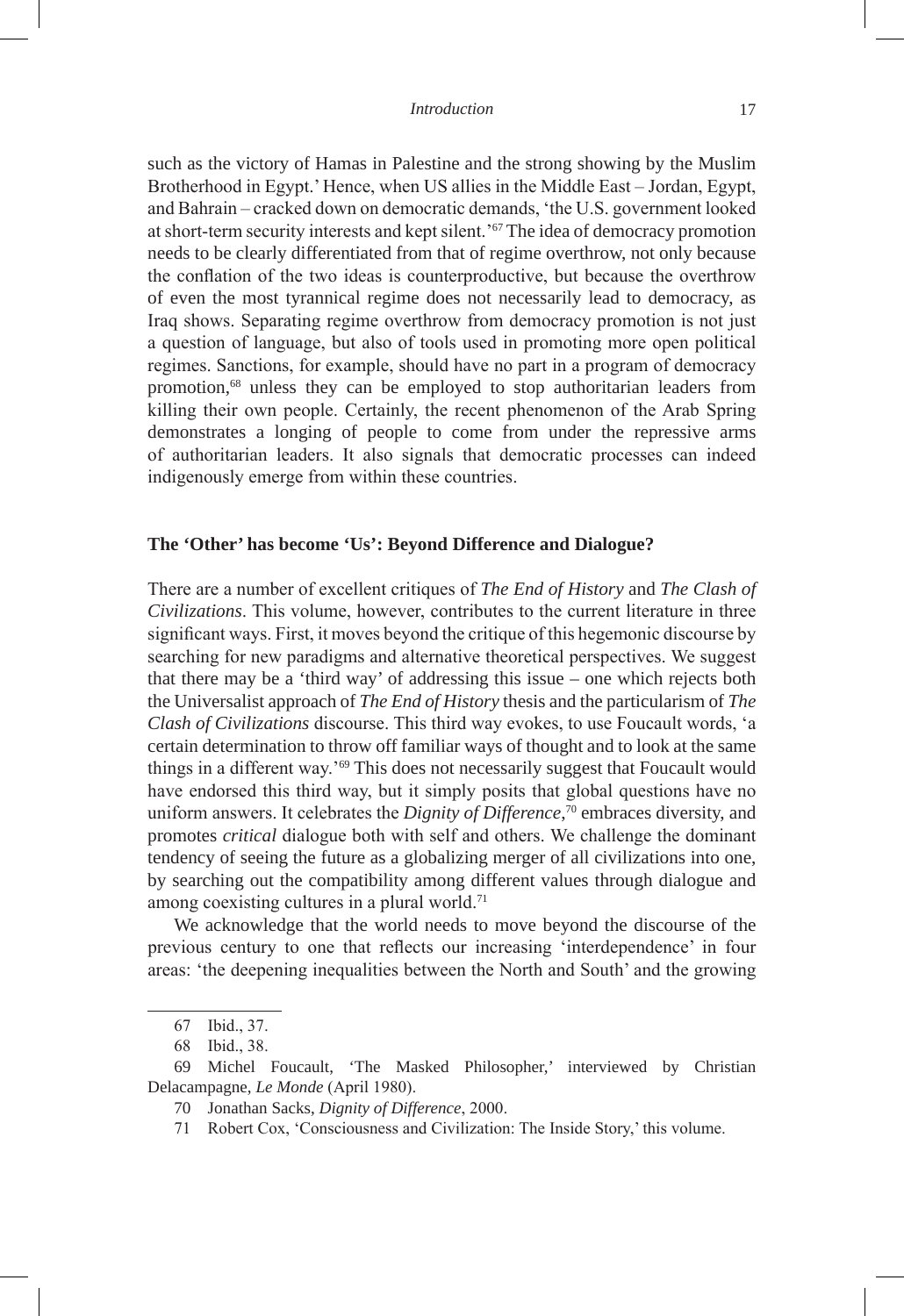crises in 'public health, climate change, and global finance.'72 This complex interdependence transcends borders to the point where the 'other' has become 'us.'73 In this 'new' world, solutions to such trans-border problems require a concerted global effort through citizens' engagement, social movements, dialogue, and the embrace of diversity and difference.

Second, this volume aims to link the alternative theoretical approach to a practical policy guide by challenging existing policies that either 'exclude' or 'assimilate' other cultures, that wage the constructed 'global war on terror' and that impose a western neo-liberal discourse on non-western societies. We suggest that neither *The End of History* nor *The Clash of Civilizations* adequately captures the complexities of cultures, or the plural and multilayered sources of conflicts in contemporary global politics. The current conflicts in the world are not between civilizations but rather between political actors who often do not represent their civilizations. Contemporary global instability is more accurately understood as a clash of fundamentalisms, and a clash of ignorance in an age of *Empire*.

It is becoming increasingly evident that the 'Western' declared policy of exterminating extremists and terrorists is bound to fail because the efforts to understand the underlying reasons for radical extremism have been superficial at best. We suggest the necessity of deconstructing the concepts of radicalism, extremism, and terrorism by challenging the ethnocentric discourse which privileges these terms in order to serve the interest of the global oligarchy. This will require as well the conduct of an historical survey of radical and extremist thoughts and actions across civilizations. Moreover, it may be useful to embrace a 'levels of analysis' framework in order to tease out the plural root causes of radicalism, extremism, and terrorism among various civilizations.

We propose that since the root causes of radicalism, extremism, and terrorism are multiple, any public policy response should indeed also be multiple. This would allow for the development of alternative policies to the 'war on terror,' such as those that respect the dignity of difference, promote/consolidate a multicultural (or multiple socio-cultural) responses, propose a more *critical* and *inclusive* policy of multiculturalism and a *radical* approach toward accommodating difference, and embrace a deliberative, reflective, and accommodationist posture and strategy.<sup>74</sup> Such policy responses should facilitate economic and political inclusion of disadvantaged/minority/excluded groups (that is largely an economic and political response, as opposed to a militaristic one). It should also address the problem at both local and global levels by proposing/providing practical solutions for the democratization of political and economic institutions. Benjamin Barber suggests

<sup>72</sup> Benjamin Barber, 'Neither "the Clash of Civilizations" nor "the End of History,"' this volume.

<sup>73</sup> Robert Keohane and Joseph Nye, *Power and Interdependence* (Little, Brown, 1977).

<sup>74</sup> John S. Dryzek, *Deliberative Global Politics: Discourse and Democracy in a Divided World* (Cambridge: Polity Press, 2006), 39.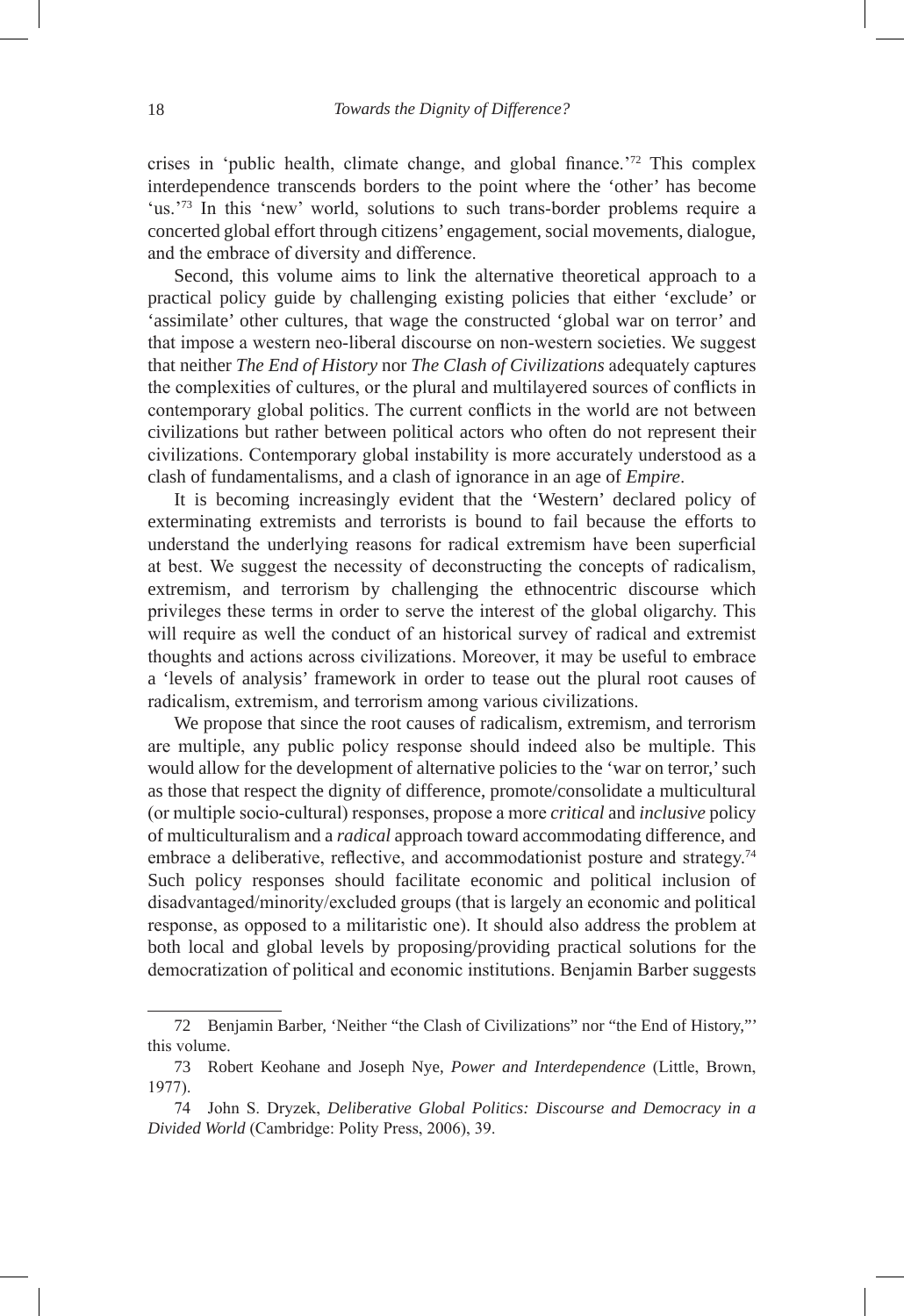that policymakers, in response to the current conflict, must begin by 'readjudication of north-south responsibilities.'<sup>75</sup> At the global level, we need to democratize global economic and political institutions and to democratize globalization. 'The war against jihad will not succeed,' Barber argues, 'unless McWorld is also addressed.'<sup>76</sup>

Third, this volume embraces dialogue. However, it also examines the limits of dialogue and problematizes the discourse of 'Dialogue among Civilizations' at two practical levels: (a) it questions the effectiveness of 'civilizations' as a unit of analysis by exploring the capacity for otherness in our hybrid individual identities and 'pluri-identity societies.'<sup>77</sup> (b) It demonstrates the limits of 'dialogue' as a useful and *universal* approach for resolving conflicts, particularly in cases involving unequal power relations such as Israeli–Palestinian case, or those involving intransigent parties (the dialogue of the deaf).

So how can we reconcile the common good with diversity and peace with difference? What is to be done to achieve a more peaceful world, along the lines advocated previously? Ultimately, the initial step towards a more peaceful world is to listen to others. It is important to move beyond merely *tolerating* 'the other' towards actually accommodating, embracing, and *celebrating* difference. This will not be achieved unless we welcome an *epistemic shift* in our understanding of 'us-other' and 'good-evil.' We need to challenge the hegemonic concepts of good and evil and embrace the plural concept of good*s*. As Jean-Paul Sartre reminds us, 'the more one is absorbed in fighting Evil, the less one is tempted to place the Good in question.'78

\* \* \*

# **Structure of the Book**

This volume is organized into four major parts, twenty-seven chapters and a postscript. In part one, the first five chapters re-evaluate hegemonic discourses and historical narratives. Arshin Adib-Moghaddam in Chapter 1 explores the philosophical underpinnings of the discourse of the clash of civilizations. He problematizes structural and theoretical tenets and mechanism of Huntington's clash regime and argues that the discourse is merely the surface effect of a larger structural constellation, a 'regime of truth' that perpetuates the idea that 'Islam' and the 'West' are antithetical entities. He proposes a counter-regime through an intellectual engagement for peaceful dialogue. Peyman Vahabzadeh in Chapter 2 reveals the commonalities of the end of history and the clash of civilizations in reasserting the West as world-history. He argues that a process of 'Othering'

<sup>75</sup> Benjamin R. Barber, *Era of Jihad vs. McWorld*, 247.

<sup>76</sup> Ibid.

<sup>77</sup> Walther Lichem, 'Capacity for Otherness in Pluri-identity Societies,' this volume.

<sup>78</sup> Jean-Paul Sartre, 'Anti-Semite and Jew,' *Les Temps Modernes* (Paris: 1946).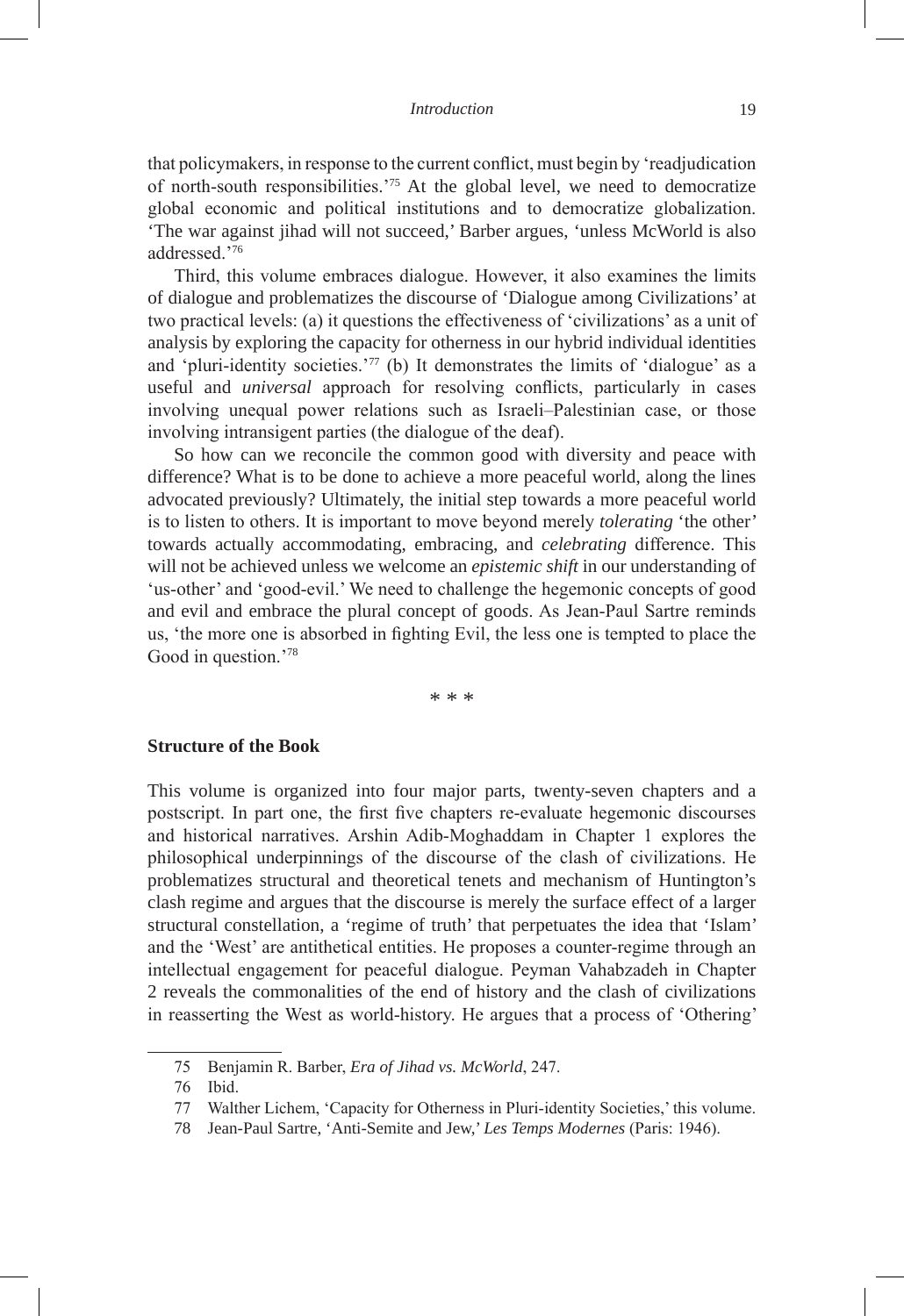accompanied the creation of empires. Vahabzadeh argues forcefully that the chaotic modern world holds no place for universalism, and proposes a 'politics of transcendence' as an alternative. It is an idea that chimes nicely with Jonathan Sacks' dignity of difference. In Chapter 3 Aloka Parasher-Sen vigorously rejects both Fukuyama and Huntington's idea of fixed cultures and proves her point by examining the pluralistic society found in India, where identities are fluid and influenced by historical, economic, and political forces. The chapter goes on to explore the idea that the 'Self' changes over time and therefore perceived difference of the 'Other' also changes. In her view, we need to promote a continuous state of negotiation with cultures other than our own.

Chapter 4 by Houchang Hassan-Yari dismantles Huntington's ideas from another angle, demonstrating that far from being a unified civilization, the Islamic world is large, diffuse, and ridden with division. The chapter concludes by arguing that these intra-civilizational clashes are not just caused by the friction between different cultures, but also actively encouraged by governments as a way to deflect criticism. Hence, the political situation needs to be addressed in order to resolve such conflicts. Vesselin Popovski's Chapter 5 explores the main tenets of the Western hegemonic discourse but also points out the limits of dignity of difference by underlining differences within differences.

The second part of this volume moves on to other critiques of Fukuyama and Huntington by embracing the concept of dialogue and 'dignity of difference.' This section examines how dialogue and dignity of difference can be applied in practice. Robert Cox, in Chapter 6, historicizes and problematizes 'The End of History' thesis. He challenges the assumption that the future belongs to a globalizing merger of all civilizations into one. He accepts civilization as a unit of analysis and suggests that 'encounters among civilizations may gradually lead to awareness that each is relative to its particular historical experience.' Cox's essay goes on to outline three conflicts in which world powers could demonstrate coexistence: in Taiwan, Georgia, and Israel/Palestine. In Chapter 7, Fred Dallmayr's main question is whether religious faith can respect religious diversity. He is very enthusiastic about interfaith dialogue and dignity of religious difference and argues that a new theology should be cultivated by finding common ground in all religions. This could be demonstrated symbolically by having different religious authorities participate in the same services and rituals. Ramin Jahanbegloo in Chapter 8 demonstrates the benefits of dialogue between religions and societies. Firstly, it means that common ideas in different traditions are identified, which would dissolve boundaries between individuals and communities. Secondly, dialogue allows for new ideas to be borrowed from other traditions, which could aid personal and social development. Keeping these benefits in mind, he calls for 'boosting exchanges' between religions. Amira Sonbol in Chapter 9 suggests that while recent international conflicts present a picture of a clash of civilizations rooted in past history and present differences, the historical evidence actually leads to common history. The chapter is an attempt to pose new questions and re-conceptualize human relations so that we can move the agenda ahead to show where cultures meet and where they differ; thereby allowing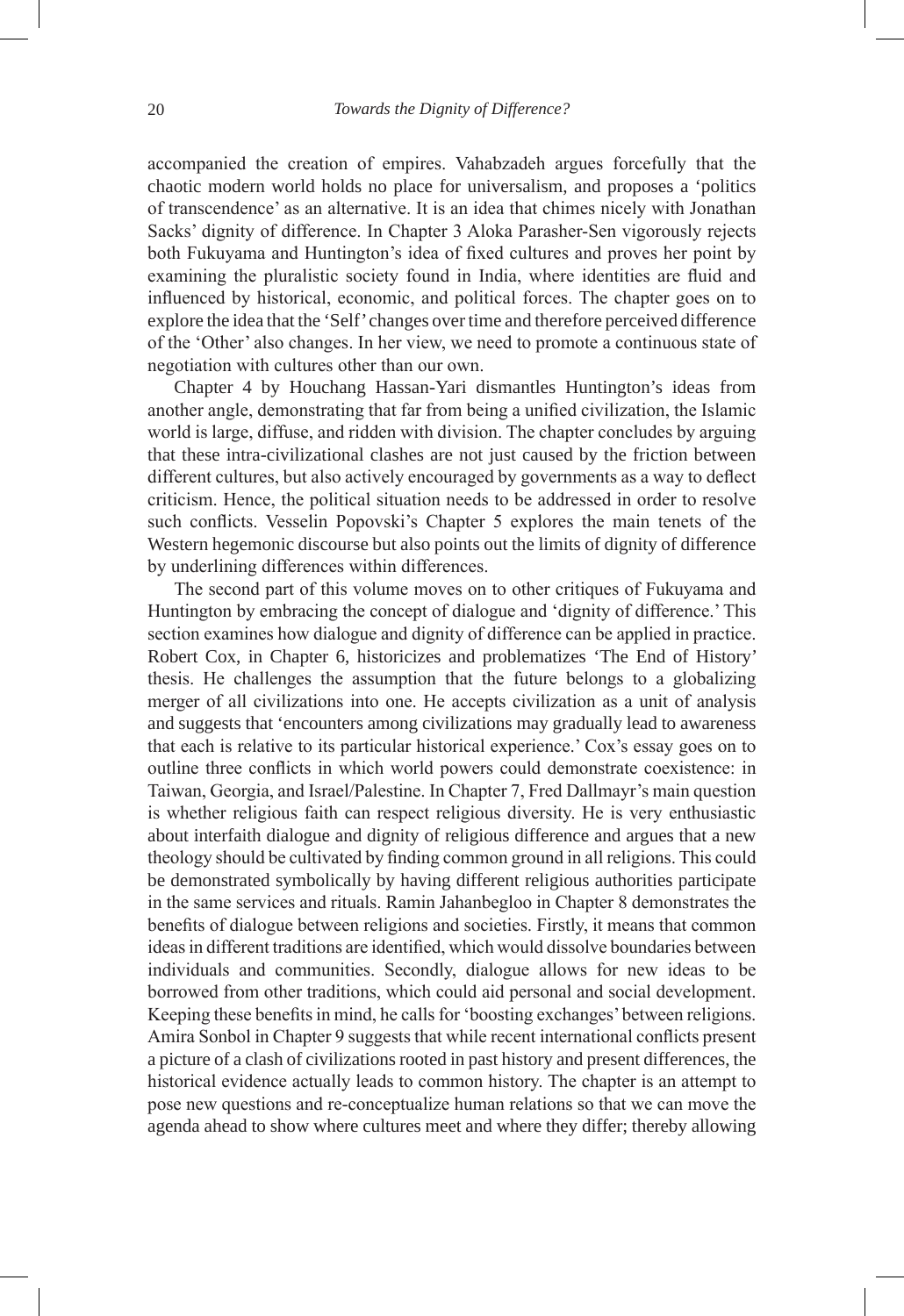for greater and different discourses of understanding and affinity. In Chapter 10 Walter Lichem echoes the common theme of other chapters in this section, but argues for a shift away from an emphasis on religious identity, to raising awareness of human rights, and through that to build 'capacity for Otherness.' He argues that we all live in 'pluri-identity' societies and therefore must embrace diversity and dialogue. Paul Rowe in Chapter 11 is critical of the way in which dialogue between religions has been pursued thus far, but points to alternative methods of engagement that work at more local and informal levels. Chapter 12 by Abrahim Khan puts dialogue in the context of international politics by recognizing a plurality of the intersection of religion and culture, each differently informing the formulation and implementation of foreign policy. James Lawson in Chapter 13 explores in some detail the way in which the West, believing itself to be a superior civilization by virtue of its literacy and urbanism, has engaged with other societies organized in different ways. Lawson argues persuasively that such ideas of 'developed' and 'developing' countries – that are determined by parameters created by the West – should be dismantled. In his view, we need to create alternative universal parameters for ranking societies based on human rights, carbon emissions, and so forth. However, in revealing and challenging our ingrained assumptions about the Western world, Lawson provides a crucial perspective on Fukuyama and Huntington, and his proposals are in sync with the paradigms of dialogue and the dignity of difference. Last but not least in this section is Chapter 14 by Benjamin Barber which suggests that while dignity of difference is an attractive idea, it is unlikely to bridge different views on theology, the family, and women. Instead, the focus should be on recognizing economic interdependence through new global institutions. Industrialization and globalization have created global problems in the areas of heath, finance, equality and climate. Dealing with these problems will require a new, global understanding of sovereignty, and political leadership at a global level.

Part Three of the volume problematizes limitations of dialogue and dignity of difference. It looks at some of the shortcomings of the dialogue model for resolving conflict. Hassan Hanafi, in Chapter 15, attempts to put an end to the polarization between capital Culture in the centre and small cultures in the periphery. He suggests that dialogues between cultures are only possible when they are equal. As long as the dialogue continues within the framework of the complex of superiority from the culture in the centre and the complex of inferiority from the cultures in the periphery, the model of conflict will prevail. In his view, humanity has had enough of this model of conflict and thus the model based on dialogue should be within reach. Siavash Saffari argues persuasively in Chapter 16 that dialogue in practice cannot avoid reflecting unequal and asymmetrical power relationships. The essential problem of how to persuade hegemonic powers to reduce their power in the interests of equality and peace is forcefully underlined. Saffari hopes for an alternative public sphere in which dialogue among equals can occur, although he admits that he can point only to few examples of these exchanges and organizations. Chapter 17 by Yasmeen Abu-Laban and Abigail B. Bakan picks up from where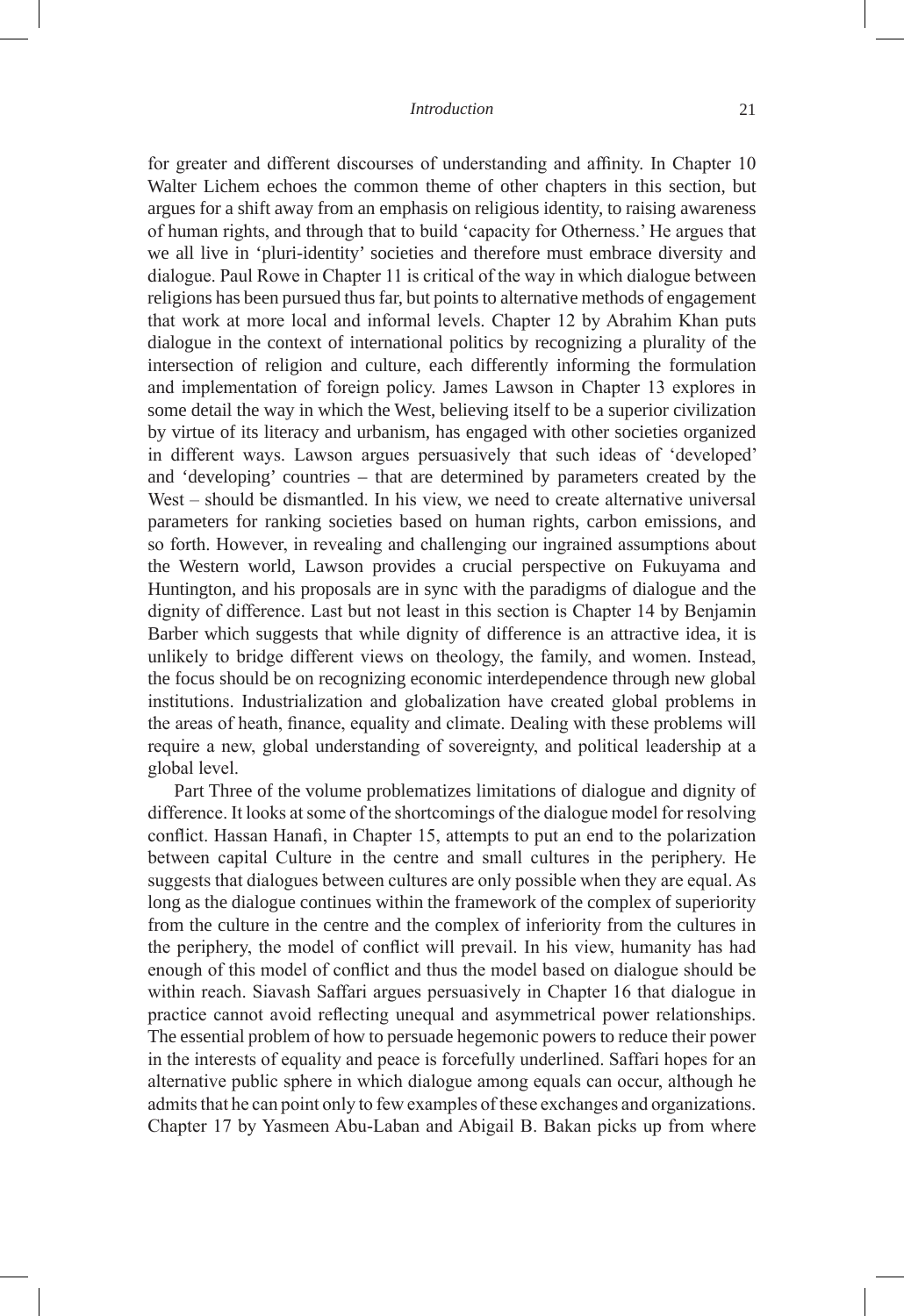Saffari leaves off and argues that dialogue across lines of difference is an attractive alternative to conflict. Like Saffari, these authors posit that constructive dialogue must presume equality of participants. Equal access to information and equal influence of the outcome, are necessary preconditions to a constructive dialogue. In the Israel–Palestine case an absence of such basic commonalities has rendered abstract calls for dialogue ineffective. Ben White in Chapter 18 suggests that there is no 'Clash of Civilizations' in the Palestine/Israel conflict. His position is that this conflict is really predominantly about Israeli colonization and ethno-religious segregation. Civilizational dialogue is not a viable alternative to the Clash of Civilizations thesis, according to the author, because dialogue is not effective where distorted, imbalanced power relations exist. This view is similar to that of the previous two chapters. According to White, critiquing the false dialogue of unequal participants, and working in the international movement in solidarity with the Palestinian people, is not perpetuating or contributing to the conflict. This tact is deemed necessarily for exposing the tension that has to be resolved for 'positive peace' to emerge in that region. Ghada Talhami, in Chapter 19, examines the practice of dialogue and difference in the context of the struggle against terrorism across nations. She argues that the term 'Jihad' has been conflated with 'terrorism' and in this chapter she problematizes the resort to violence by some Islamists and by the state of Israel. Like other authors in this section of the volume, Talhami also unearths some of the limitations of dialogue, but does so in the context of the broader Arab–Israeli conflict. Chapter 20 by Sevgi Adak and Ömer Turan is a theoretical critique of 'dialogue among civilizations' in the context of Turkey– EU relations. These authors maintain that the discourse of 'dialogue among civilizations' reproduces the civilizationist discourse and is imprisoned within Orientalist ontology and epistemology; it places too much emphasis on culture, and not enough on the political and economic forces that influence diplomacy, in the author's opinion. A case study, Chapter 21, by Younes Abouyoub goes into some detail about the political and historical reasons for the conflict in the Sudan. This chapter critiques Huntington's ideas and the limits of dialogue in the context of US Foreign Policy and the National Islamic Front in the Sudan. Chapter 22 by Tanya Narozhna examines the limits of dialogue and difference in the context of Western academic discourses on female suicide bombings. She suggests that female suicide bombings may well represent a way of expressing collective resistance against asymmetric power relations in the twenty-first-century world order. The final chapter in this section, Chapter 23 by Ali Dizboni, looks closely at the limits and requirements for dialogue in Islamic thought. He contests Islamic classicism and argues for a historical appreciation of Islam, and an empirical reevaluation of the *Shari'a*.

The final section of the volume is an attempt to shed lights on the possibilities and conditions of alternatives discourses to the current dominant narratives/paradigms. Tariq Ali's chapter, Chapter 24, grapples with American imperialism; eloquently asserting that dialogue can achieve little as long as western policies towards the developing world undermine it. Aziz Al-Azmeh in Chapter 25 challenges three